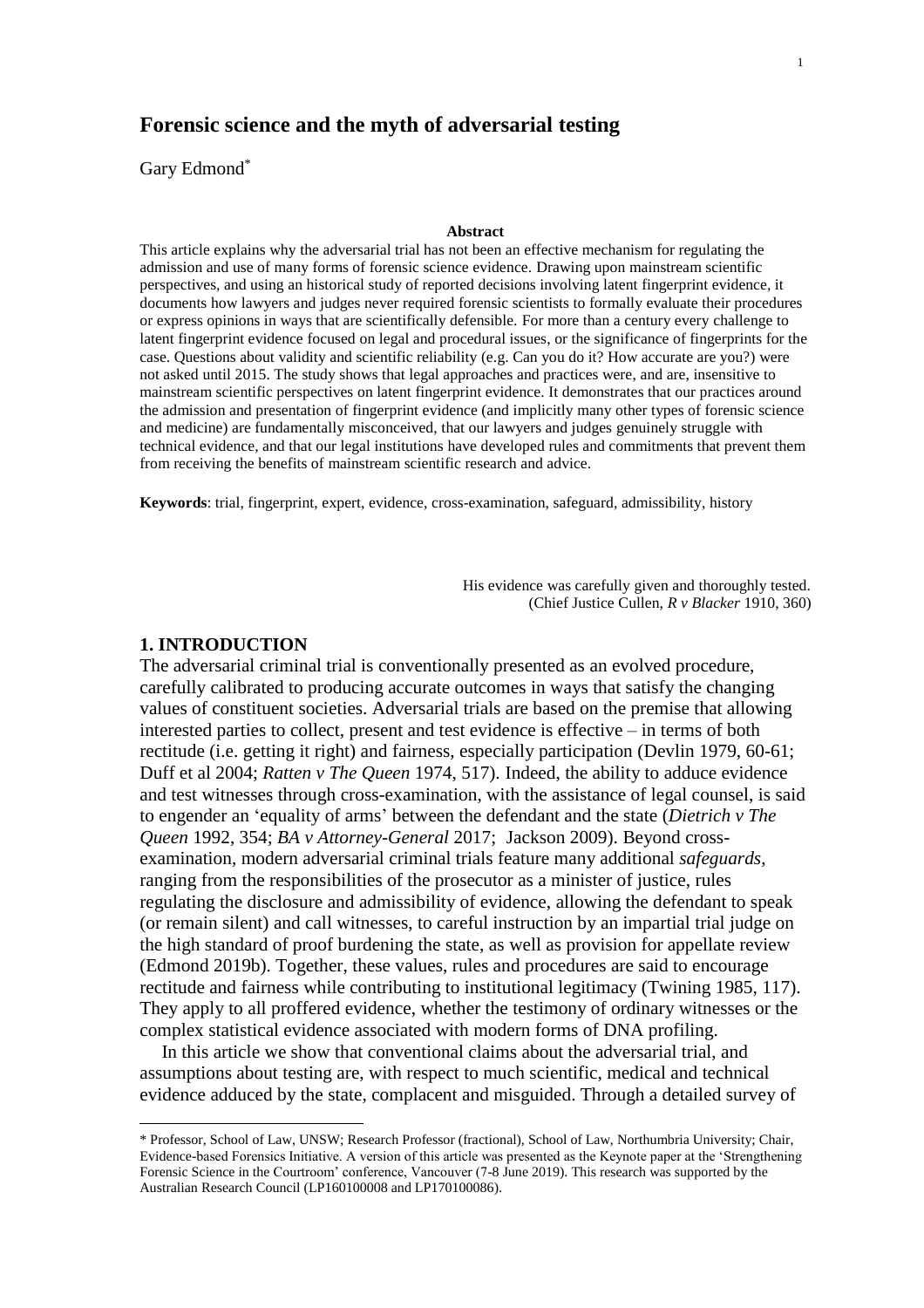the reception of latent fingerprint evidence, we illustrate how the state's forensic science evidence is taken on trust, hardly ever questioned, let alone tested, and never presented in a manner that reflects its known value. On the few occasions where epistemologicallyoriented questions are posed – following a recent chorus of mainstream scientific criticism – judicial officers have been disinclined to take methodological problems seriously. Rather, they have demonstrated a tendency to rely on the postulated effectiveness of adversarial procedure and the tactical (and other) discretions vested in the defence. Drawing upon empirical evidence, this article suggests that with respect to much forensic science evidence our adversarial procedures and safeguards have not worked well and that the defence 'arm' is weak, perhaps atrophied.

This article reviews challenges to latent fingerprint evidence in Australia over the past one hundred years (see, more generally, Cole 2001; Beavan 2001; Sengoopta 2003). Drawing upon reported decisions, mostly appeals beginning in 1910, it reviews the way fingerprint evidence has been presented and contested. The results are revealing. Our survey located thousands of references to fingerprints in the main case databases. The majority are bare references: frequently referring to enabling legislation (e.g. *Crimes (Forensic Procedures) Act 2000* (NSW)) or equating the declaration of a match decision with the categorical (or unqualified) identification of a specific person. In the vast majority of cases the evidence is not contested. There were, however, hundreds of challenges to latent fingerprint evidence. Almost every one of these challenges was based on some kind of procedural or legal issue. Over more than a century of use we found only two epistemologically-oriented challenges to identification by fingerprint. Both were unsuccessful and, for reasons explained below, any insights or lessons are unknown to law.

At its core this article is about legal failure, specifically the persistent failure of adversarialism, and its oft-celebrated safeguards, with respect to much forensic science evidence (Edmond and San Roque 2012). It helps to explain why forensic scientists should not use the admission of opinions or reliance by courts as a meaningful substitute for rigorous scientific evaluation of procedures. It illustrates why courts cannot confer epistemological legitimacy upon forensic science procedures. To that end prosecutors, defence counsel and judges should be far less complacent about the effectiveness of quotidian criminal procedures and their ability to identity or explain significant limitations with evidence presented as scientific, medical or technical. The article also suggests that technical illiteracy amongst lawyers and judges (and some forensic scientists) may have more debilitating professional and institutional dimensions than has previously been recognised. For, during the first century of use, Australian lawyers and judges did not effectively scrutinise or regulate the most prominent forensic science. Potentially powerful procedural mechanisms and safeguards lay dormant.

### **A. Our Method**

This article is based on a review of *reported* decisions. That is, those decisions included in published law reports and/or readily available on electronic databases. It relies particularly heavily on cases that have been treated as authoritative (Edmond 2019a). Austlii and Westlaw AU were searched using search terms such as 'fingerprint /p admiss\*' and 'fingerprint /20 reliab\*'. Prior to 1980, the search was expanded to include any case referring to 'fingerprint', 'finger-print', 'finger print' or 'finger mark' (n=3019, 14 June 2019). Terms such as 'ACE-V', 'point', 'superglue' and 'Livescan' were searched to trace specific issues. 'Note-up' was used to search for citations to prominent cases such as *R v Blacker* (1910)*, R v Parker* (1912)*, R v Lawless* (1974)*, R v Bennett* (2005) and *JP v DPP* (2015)*.* Finally, we searched for references to a number of seminal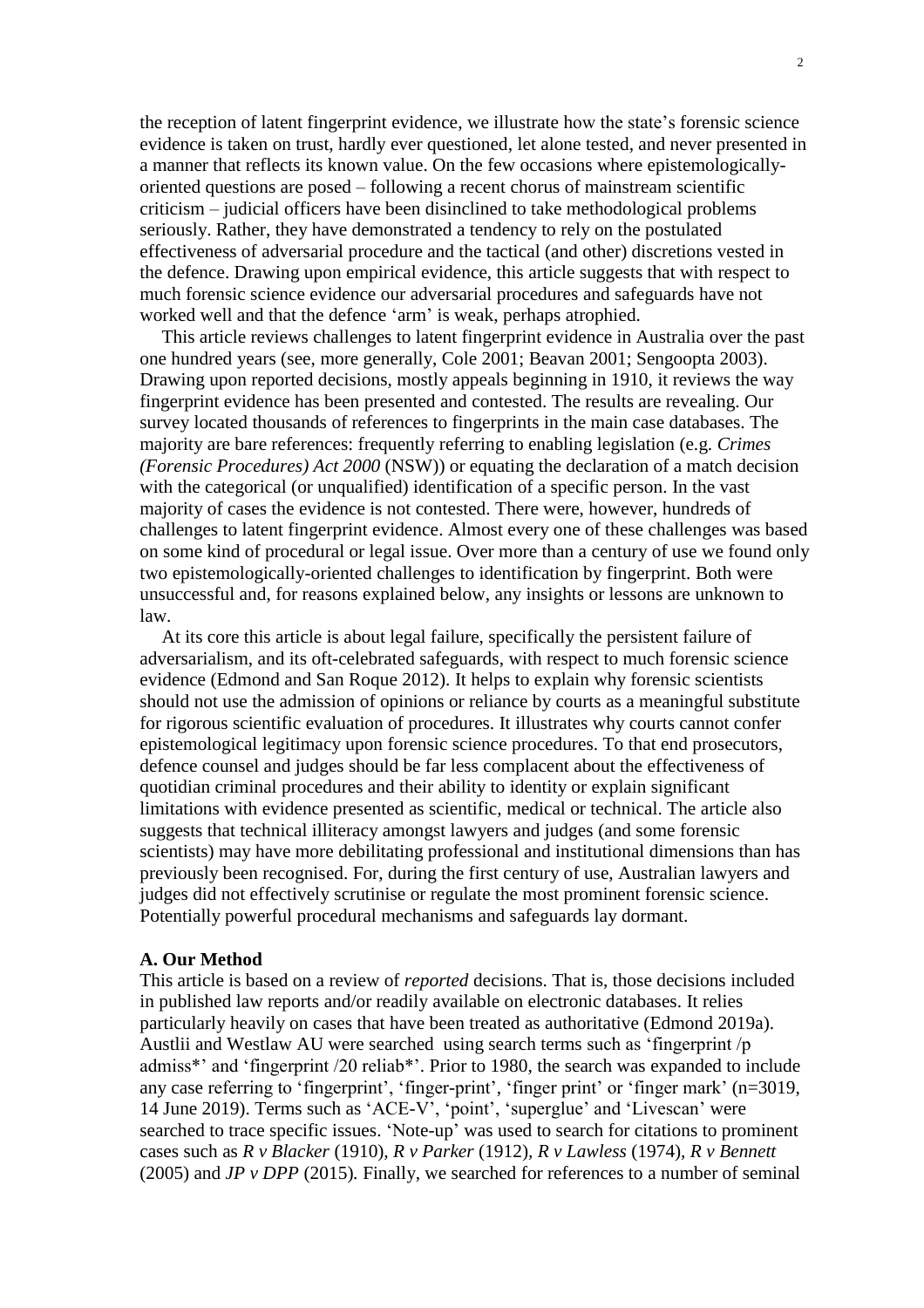scientific reports – discussed below (e.g. 'NAS', 'National Academy of Sciences' and 'Strengthening Forensic Sciences') – as well as our own scholarly publications on the forensic sciences and fingerprint evidence (e.g. Edmond et al 2014a, 2014b).

We acknowledge that this method of searching may not generate comprehensive results. There may have been, for example, trials where fingerprint evidence was actively contested and even excluded – on reliability (i.e. epistemological) grounds – that were not appealed or reported. Though, that seems unlikely given liberal admissibility practices and accommodating judicial attitudes. Regardless, one of the advantages with our method is that if reliability challenges were readily accessible we should have located them. What our research suggests is that if insights did manifest they have been lost or forgotten. They form no part of modern legal consciousness and there is no trace of them in modern judgments (LoPucki 1996; Judicial Commission 2002). This study provides an overview of decisions and strategies that were, and continue to be, readily available to practicing lawyers and judges. Exploiting the institutional significance attached to appellate decisions, it purports to present what was and is *legally* known about latent fingerprint evidence and the main ways in which lawyers conceptualised and contested the admissibility and use of that evidence across more than a century.

Already, we have alluded to different types of challenge to latent fingerprint evidence. Using somewhat Manichean categories, the challenges to latent fingerprint evidence described in this article are divided into two basic types. We characterise these as *adjectival* and *epistemological*. Adjectival challenges are focused on some breach of a rule or procedure, or claim about unfairness. They are concerned, for example, with issues such as: whether reference fingerprints were lawfully collected; whether the prints of a minor can be used for comparison; whether disclosing the match to the trier of fact implied that the defendant had a criminal record (because prints were on file); whether the trier of fact was entitled to undertake its own assessment of the prints; and, the appropriateness of any judicial direction or warning. They might be extended to those cases where the meaning of fingerprint evidence is contested. Epistemological challenges, in contrast, focus on reliability issues pertaining to the identification.<sup>1</sup> These include: the validity and accuracy of the procedure; the proficiency of the examiner; the form in which the opinion is expressed (e.g. as a categorical opinion about identity); and the manner in which human factors (e.g. cognitive bias) are managed. Put simply, adjectival challenges are concerned with rules, procedures and fairness (narrowly conceived) whereas epistemological challenges are concerned with the validity and accuracy of identification by latent fingerprint evidence. We have elected to take advantage of the categories 'adjectival' and 'epistemological' because they provide a stark indication of just how overwhelming were non-epistemological challenges.

# **B. Noticing scientific knowledge**

 $\overline{a}$ 

This review and analysis relies heavily on scientific research and a range of recent independent reports on feature comparison forensic sciences, including latent fingerprint comparison. Recent reviews by peak scientific and technical organisations have reported concerns, offered advice and stimulated research in ways that have made it possible to make an informed assessment of a century of legal practice. The following discussion draws upon reports prepared by the National Research Council (NRC 2009) of the US National Academy of Sciences, the US National Institute for Standards and Technology (NIST 2012), the President's Council of Advisers on Science and Technology (PCAST 2016), the American Association for the Advancement of Science (AAAS 2018),

<sup>&</sup>lt;sup>1</sup> All challenges necessarily have legal dimensions, but epistemological challenges are focused on some aspect of the reliability of the identification.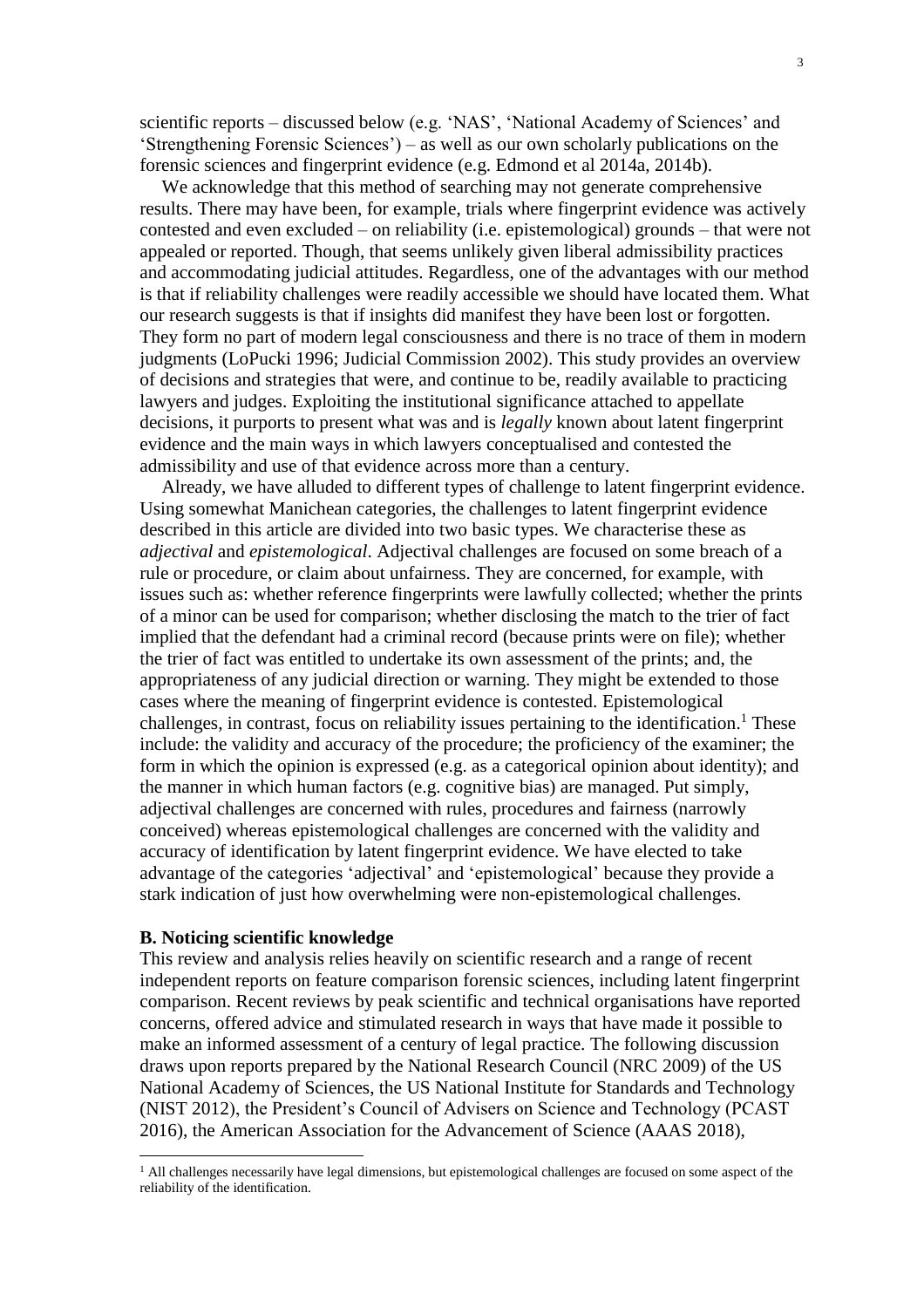guidelines prepared by the UK Forensic Science Regulator (2017, 2019), along with inquires following notorious mis-identifications in the cases of Brandon Mayfield in the US (Office of the Inspector-General 2006) and Shirley McKie in Scotland (Campbell  $2012$ <sup>2</sup>

Latent fingerprint examiners routinely report their opinions about whether two impressions of friction ridge skin (usually fingerprints, but also palm and footprints) match. They equate match decisions with the positive (or categorical) identification of a specific person. To be clear, the scientific reports recognise that fingerprint comparison has considerable value (e.g. PCAST 2016, 9, 87ff), but all have questioned claims about the 'method' used by latent fingerprint examiners along with the move from a match decision to categorical identification. The modern incarnation of the method, combining *analysis, comparison, evaluation* and *verification* (by a second examiner), is conventionally referenced by its acronym ACE-V (Ashbaugh 1999). ACE-V is regularly invoked as a procedure capable of supporting categorical identification that is practically infallible.

According to the report prepared by the NRC:

Although there is limited information about the accuracy and reliability of friction ridge analyses, claims that these analyses have zero error rates are not scientifically plausible.

ACE-V provides a broadly stated framework for conducting friction ridge analyses. However, this framework is not specific enough to qualify as a validated method for this type of analysis. ACE-V does not guard against bias; is too broad to ensure repeatability and transparency; and does not guarantee that two analysts following it will obtain the same results. For these reasons, merely following the steps of ACE-V does not imply that one is proceeding in a scientific manner or producing reliable results. (NRC 2009, 142-43; NIST 2012, 8-9; PCAST 2016, 66-81)

In consequence, the general advice is that latent fingerprint examiners should be more circumspect with their conclusions (NRC 2009, 142). According to the NIST report (2012, 72), they 'should not report or testify, directly or by implication, to a source attribution to the exclusion of all others'. Beyond proscription on categorical identification (sometimes labeled individualisation, see Cole 2009; Saks and Koehler 2008), the reports cautioned about the risks posed by cognitive bias (Dror et al 2006), and recommended applying ACE in a linear fashion in conjunction with independent (or blind) verification (NIST 2012, 51-52, 65; AAAS 2018, 8; Krane et al 2008; Dror et al 2015). Several of the reports criticised examiner recourse to uniqueness and reliance on the few publicised errors as proxies for accuracy (PCAST 2016, 61-63; AAAS 2018, 13- 14; Cole 2005; and the discussion in Section 5.C). All insist on the need for independent scientific testing – i.e. validation – to enable the evaluation of the procedure (and proficiency of examiners). Prior to the review conducted under the auspices of the National Academy of Sciences in 2009 latent fingerprint comparison had never been validated (NRC 2009, 143; Haber and Haber 2008).

The two most recent reports, by PCAST and the AAAS, are particularly apposite to this study and its findings. We recommend them to readers, but wish to emphasise the following points. First, when commenting on the assessment of feature comparison forensics (such as DNA, latent fingerprints, ballistics, toolmarks, documents, voices, persons of interest in images, and so on), PCAST (2016, Ch 4) insisted that the focus should be on validity and scientifically reliability rather than the experience of examiners, training and certification programs, the history of use, and so on. The conclusion of a

 $\overline{a}$ 

 $2$  On whether these reports are applicable to the forensic science in Australia, see Edmond (2015c), Edmond and Martire (2017b) and Lander (2017).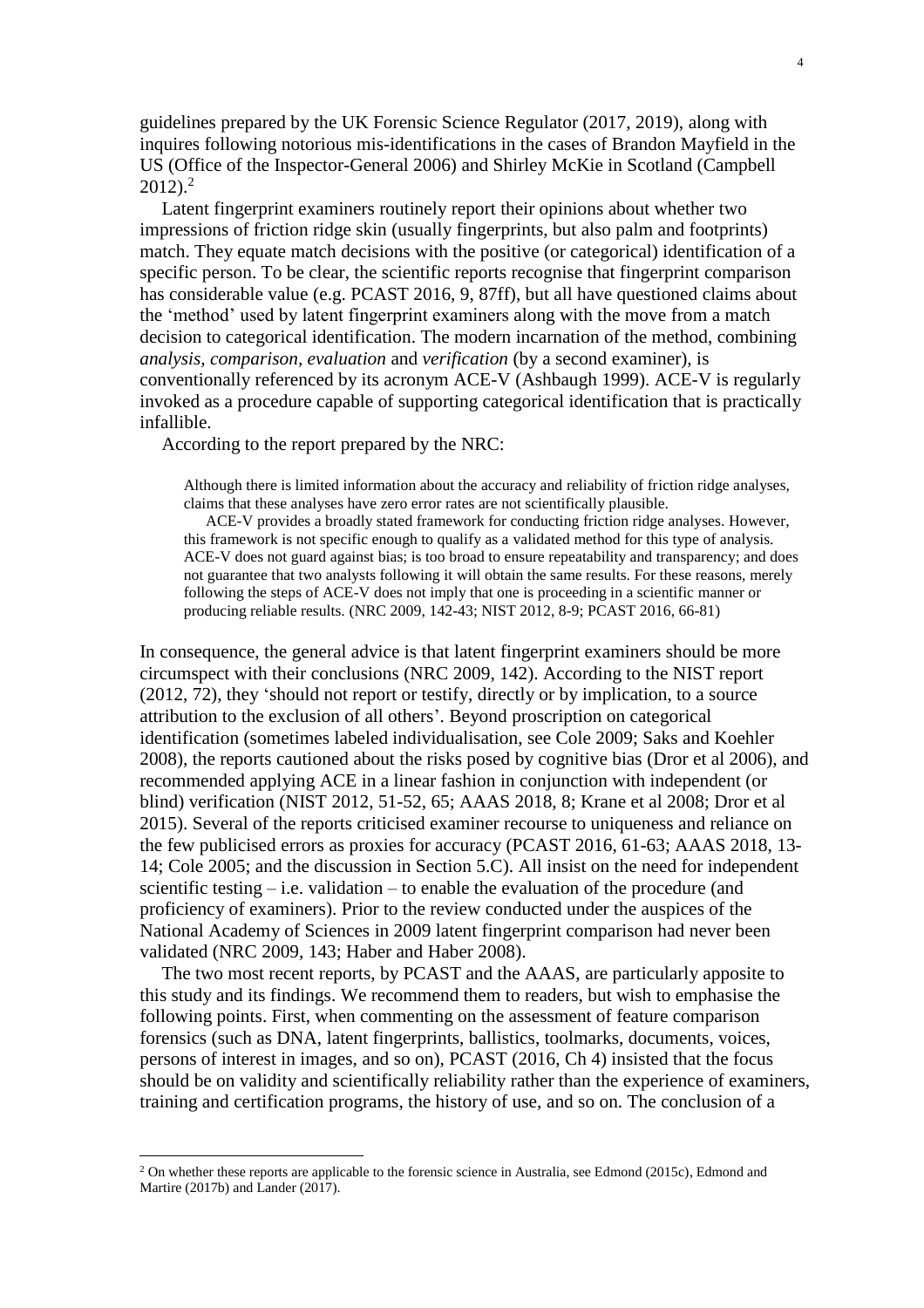section of its report entitled 'Scientific Criteria for Validity and Reliability of Forensic Feature-Comparison Methods', states:

We note, finally, that neither experience, nor judgment, nor good professional practices (such as certification programs and accreditation programs, standardized protocols, proficiency testing, and codes of ethics) can substitute for actual evidence of foundational validity and reliability. The frequency with which a particular pattern or set of features will be observed in different samples, which is an essential element in drawing conclusions, is not a matter of "judgment." It is an empirical matter for which only empirical evidence is relevant. Similarly, an expert's expression of *confidence* based on personal professional experience or expressions of *consensus* among practitioners about the accuracy of their field is no substitute for error rates estimated from relevant studies. For forensic feature-comparison methods, establishing foundational validity based on empirical evidence is thus a *sine qua non.* Nothing can substitute for it. (PCAST 2016, 6; White et al 2014)

Secondly, in order to be able to understand the value of feature comparison evidence, PCAST explains that it is essential to include information about the probability of the match or the likelihood of error. Specifically, in relation to latent fingerprint evidence, and in response to the risk that decision-makers might overvalue the evidence, PCAST recommends that latent fingerprint examiners should incorporate the best available estimate of error – based on validation studies – when reporting results. The Committee explains:

PCAST finds that latent fingerprint analysis [has] *a false positive rate that is substantial* and *is likely to be higher than expected by many jurors* based on longstanding claims about the infallibility of fingerprint analysis. The false-positive rate could be as high as 1 error in 306 cases based on the FBI study and 1 error in 18 cases based on a study by another crime laboratory. In reporting results of latent-fingerprint examination, it is important to state the false-positive rates based on properly designed validation studies. (PCAST 2016, 9–10, 26, 74, italics added; AAAS 2017, 9, 73)

These results were derived through the first-ever validation studies (Ulery et al 2011, 2012; Tangen et al 2011) and indicate how an opinion about a match might be reported if it is to be susceptible to rational evaluation (Koehler 1996; Edmond 2015a). Importantly, these results confirm that fingerprint examiners possess genuine expertise. They perform much better than non-examiners, but nevertheless make small numbers of false positive errors. These results are inconsistent with the way fingerprint examiners report their opinions and describe the accuracy of their procedures.

Finally, the AAAS report suggests, along with the NRC and PCAST reports, that fingerprint examiners are implicated in the unsatisfactory state of affairs:

Public perceptions of latent print examination have undoubtedly been shaped by *decades of overstatement.* One of the problems that examiners now face when attempting to convey a more realistic and appropriate sense of the value of latent print evidence is that people generally think a reported association between a latent print and reference print constitutes a virtually infallible identification. In our view latent print examiners should take affirmative steps, when reporting their findings, to address these common misconceptions. (AAAS 2018, 71, italics added)

Our study suggests that prosecutors, judges and defence counsel are complicit and must also take affirmative action to address epistemological disinterest and adversarial mechanisms that have repeatedly – though unexpectedly – failed in relation to latent fingerprint and many other types of scientific, medical and technical evidence adduced by the state.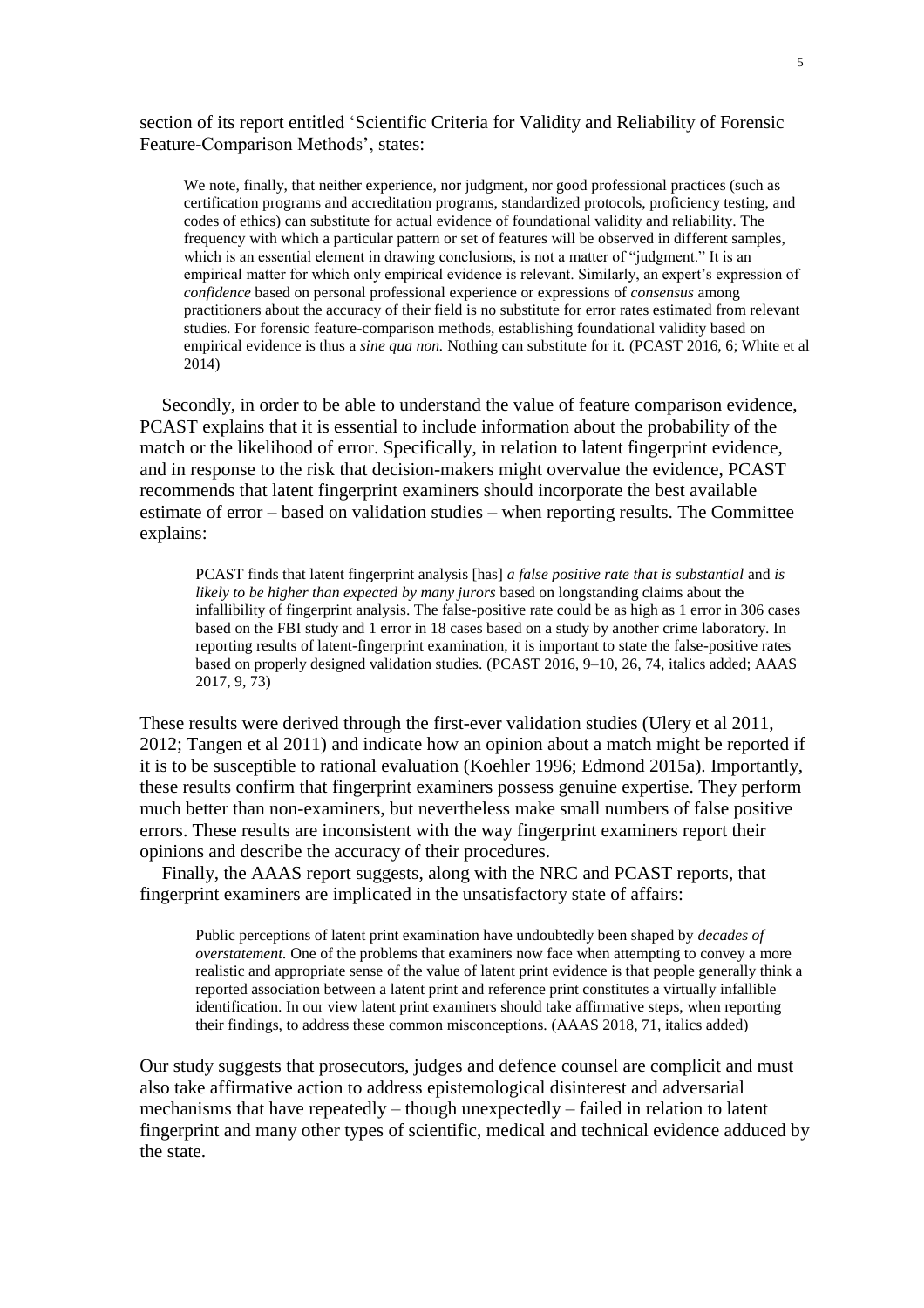These mainstream scientific perspectives are invoked to provide a knowledge benchmark against which to consider legal practice. Juxtaposition reveals that Australian (and other) courts admitted latent fingerprint (and many other types of forensic science) evidence without ever knowing, or requiring much in the way of *knowledge*, about its probative value or limitations (Edmond 2019a). Prior to independent scientific study many of the risks and dangers with the procedures and claims, on those rare occasions when raised, were pre-emptively dismissed by examiners. That Australian courts admitted latent fingerprint evidence without any independent scientific evidence of its validity and accuracy might surprise readers. The decision to allow fingerprint examiners to make categorical identifications seems to be a convention informed by legal credulity and tradition rather than scientific knowledge.

# **2. AUSTRALIA'S PARLOUS ADMISSIBILITY CONDITION**

Admissibility rules and practice have contributed to unsatisfactory legal responses to the forensic sciences. Australia is a federal system and, as in the United States, the various states and territories are responsible for rules of evidence and procedure. Some of the states persist with a common law approach to evidence modified by ever-expanding statutory intervention. In these jurisdictions the admissibility of expert opinion evidence is shaped by English jurisprudence, dating back to *Folkes v Chadd* (1782)*, R v Silverlock* (1894) and *R v Turner* (1975), though modified by Australian decisions such as *Clark v Ryan* (1960) and *R v Bonython* (1984). It requires those recognised as experts to be qualified (or experienced) in a field of knowledge (or study) and to offer some kind of assistance to fact-finding. Most of the states and territories have revised the common law. They now rely upon uniform legislation – the uniform evidence law  $(UEL)$  – gradually adopted since 1995.

Section 79 of the UEL (like FRE r 702) is an exception to the general prohibition on opinion evidence in s 76. It provides:

#### **79 Exception: opinions based on specialised knowledge**

(1) If a person has specialised knowledge based on the person's training, study or experience, the opinion rule does not apply to evidence of an opinion of that person that is wholly or substantially based on that knowledge.

Unremarkably, this rule has been read to require that (i) the opinion must be wholly or substantially based on 'specialised knowledge', and (ii) the 'specialised knowledge' must be based on 'training, study or experience' (*HG v The Queen 19*99). Some courts render the need for 'specialised knowledge' explicit as a third requirement. What is remarkable, in international perspective, is how Australian judges have drawn upon the US Supreme Court's *Daubert v Merrell Dow Pharmaceuticals, Inc.* (1993) decision to assist with the interpretation of 'knowledge' but explicitly repudiated *reliability* as a criterion of admissibility (Edmond, 2019). Unhelpfully, Australian jurisprudence insists that 'the focus of attention must be on the words "specialised knowledge", not on the introduction of an extraneous idea such as "reliability"' (*R v Tang* 2006, [137]; *Tuite v The Queen* 2015, [70]; *Chen v R* 2018, [62]). Not only is the relationship between knowledge and reliability unclear, but Australian judges have been unwilling to furnish any guidelines or criteria to assist with admissibility challenges and determinations (e.g. *Honeysett* 2014; Edmond 2015a, 2015b). Indeed, in one of the leading decisions the High Court indicated that 'in many, perhaps most, cases' the requirements of s 79 can be satisfied 'very quickly and easily … once the witness has described his or her qualifications and experience, and has identified the subject matter about which the opinion is proffered' (*Dasreef Pty Ltd v*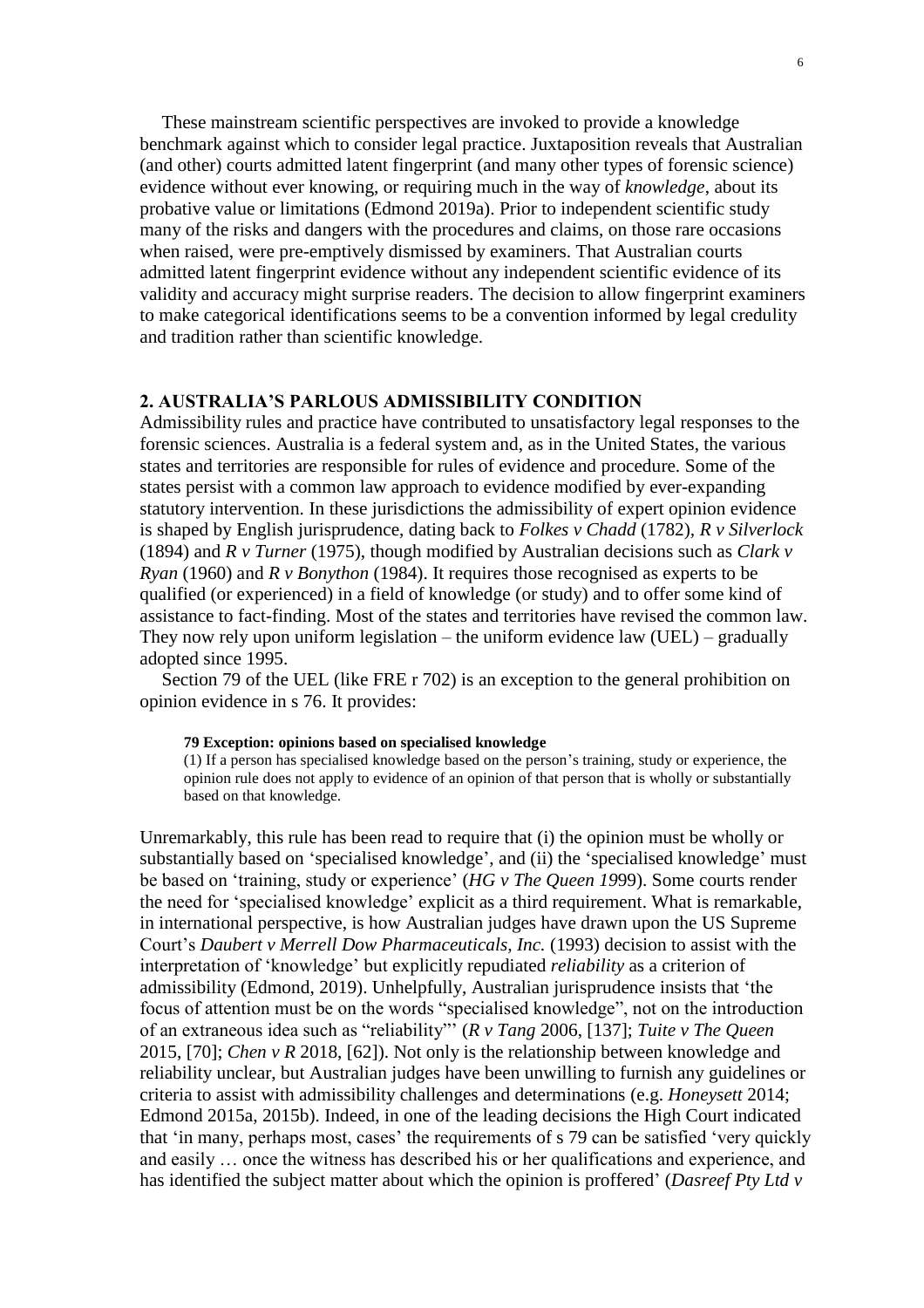*Hawchar 2*011, [37]; Edmond and Martire 2017a). Fingerprint evidence seems to be exemplary (*Tang 2*006; *JP v DPP* 2015, [43]).

In practice there is little difference between the UEL regimes and those persisting with the Australian common law. All Australian courts are much more concerned with formal qualifications, experience and previous admission (in Australia or elsewhere) than with reliability (and validity) and demonstrable abilities (Martire and Edmond 2017). There has been little appellate engagement with the desiderata of knowledge, even when opinions purport to be scientific, medical or technical.<sup>3</sup>

Australian disinterest in reliability extends to 'discretionary' exclusion. Rules allowing or mandating exclusion, where the probative value of the evidence is *outweighed* by the danger of unfair prejudice to the defendant (UEL ss 135 and 137; similar to FRE r 403), have also been interpreted in ways that prevent exclusion. When determining the probative value of the evidence in order to undertake the balancing exercise, trial judges are not to evaluate the reliability of the evidence or the credibility of the witness. Rather, they are to take the evidence 'at its highest' – to consider *the capacity* of the evidence – as if it were 'accepted' by the jury (*IMM v The Queen 2*016; Roberts 2017; Hamer 2017; Edmond 2017). In conjunction with s 79, these rules have prevented lawyers (and judges) from making admissibility arguments (and assessments) pertaining to the reliability of forensic science evidence (Edmond 2015a).

The upshot is that Australian courts are required to consider whether opinions are based on 'specialised knowledge', whether that 'specialised knowledge' is based on 'training study or experience', and whether the probative value of the evidence is outweighed by the danger of prejudice to the defendant, but they are not required (or perhaps even allowed) to engage with reliability (and validity). Unlike our international common law comparators, Australian judges cannot consider the reliability of the opinion or the underlying procedure (Edmond 2019b). Questions about the reliability of evidence seem to be exclusively for the adversarial trial and the trier of fact. Admissibility standards in many regards are little better than an epistemic farce – putatively concerned with rectitude and fairness, they exclude relatively little opinion evidence adduced by the state.

Because admissibility decision-making is unconcerned with reliability (and validity, error, actual ability, cognitive bias and so forth) trial safeguards assume an extremely important role in Australian adversarial practice. Trial safeguards include: prosecutorial obligations; disclosure; the provision of defence counsel; scope for cross-examination; the possibility of defence/rebuttal experts; compliance with Codes of Conduct for expert witnesses (emphasizing impartiality and the primary duty to the court); detailed reports incorporating reasons, limitations and uncertainty; the burden and standard of criminal proof; and judicial directions and warnings. Australian courts assume that adversarial procedures, the motivations of the parties to collect evidence and use the rules and safeguards available to them, will place decision-makers – whether trial judge or jury – in a position to make rational determinations (e.g. *Gilbert v R* 2000, [13]; Edmond 2015a). As we shall see, quotidian adversarial proceedings may not provide an effective means of regulating the admission, presentation and evaluation of forensic science evidence. They are certainly not consistently effective, and entrenched attitudes and beliefs – as much as limited resourcing, credulity, and technical incapacity – may help to explain persistent problems.

What the following survey clearly demonstrates is that trial safeguards did not generate an endogenous legal awareness of uncertainties and limitations with latent

 $\overline{a}$ 

<sup>3</sup> DNA profiling is exceptional in this regard and is discussed in Section 7.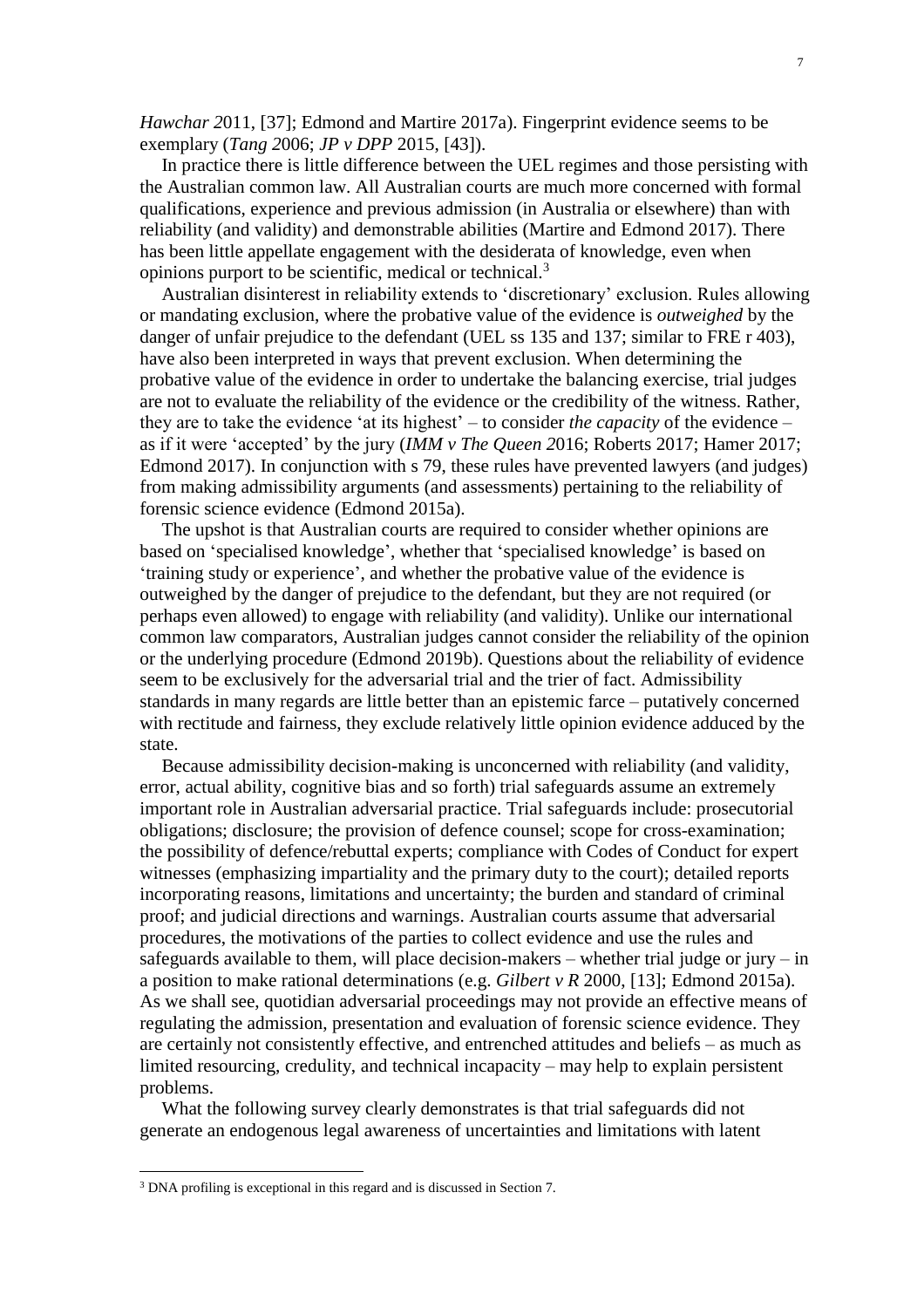fingerprint evidence (and many other forensic sciences). More than a century of exposure has not produced sophisticated legal understanding. Lawyers and judges rarely question the epistemological hubris of categorical identification. This is a pity because the identification of limitations and managing their implications are the responsibility of trial safeguards in Australian adversarial criminal proceedings.

# **3. FINGERPRINT EVIDENCE IN AUSTRALIAN CRIMINAL PROCEEDINGS**

Fingerprint evidence was used in investigations and prosecutions in the decade before it first appeared in reported decisions. Though, notwithstanding reports in newspapers, archived transcripts and professional histories, the law reports remain the most accessible and authoritative resources available to generations of lawyers and judges. The first reported Australian fingerprint decisions appear in the years immediately after the first appeal in England – namely *R v Castleton* (1909). In *R v Blacker* (1910) and *R v Parker* (1912) the NSW and Victorian Courts of Appeal confirmed the admissibility of fingerprint evidence, even though admissibility per se was not a ground of appeal confronting either court.

# **A. Over-claiming: Categorical identification**

From its very first appearances in Australian legal proceedings latent fingerprint evidence has been presented and continuously accepted as complete proof of identity. Latent fingerprint examiners, prosecutors and judges consistently present and treat latent fingerprint evidence as incontrovertible proof that a particular person touched an object.

These practices are visible in the very first reported decisions in, respectively, *Blacker* (1910, 361-2) and *Parker* (1912, 153):

… the witness arrived at the conclusion that the finger marks were made by the same person.

… he was of opinion that, the prisoner's finger must have made the print on the bottle.

Categorical identification continued throughout the 20th century and beyond. From an abundance of instances, consider:

The black garbage bag was later shown to have the [fingerprints](https://www-westlaw-com-au.wwwproxy1.library.unsw.edu.au/maf/wlau/app/document?&src=search&docguid=I0acbaf525a5d11e98b44b29f3622255f&snippets=true&fcwh=true&startChunk=1&endChunk=1&nstid=std-anz-highlight&nsds=AUNZ_CASES&isTocNav=true&tocDs=AUNZ_CASES_TOC&context=57&extLink=false&epos=11&searchFromLinkHome=true#nhit-2046) of the respondent on it … (*R v Qi* 2019, [25])

A fingerprint on the outside of the box was identified as that of the offender … (*R v Aljubouri* 2019, [36])

A [fingerprint](https://www-westlaw-com-au.wwwproxy1.library.unsw.edu.au/maf/wlau/app/document?&src=search&docguid=Iedeb59c101c511e989f6e235e4e6e731&snippets=true&fcwh=true&startChunk=2&endChunk=2&nstid=std-anz-highlight&nsds=AUNZ_CASES&isTocNav=true&tocDs=AUNZ_CASES_TOC&context=132&extLink=false&epos=56&searchFromLinkHome=true#nhit-9060) lifted from the handle of the knife was compared with a [fingerprint](https://www-westlaw-com-au.wwwproxy1.library.unsw.edu.au/maf/wlau/app/document?&src=search&docguid=Iedeb59c101c511e989f6e235e4e6e731&snippets=true&fcwh=true&startChunk=2&endChunk=2&nstid=std-anz-highlight&nsds=AUNZ_CASES&isTocNav=true&tocDs=AUNZ_CASES_TOC&context=132&extLink=false&epos=56&searchFromLinkHome=true#nhit-9072) sample from the Offender and was found to be a match. (*R v Cahill (No 4)* 2018, [150])

These recent examples are revealing. They indicate how, even after the NAS, NIST, PCAST and AAAS reports and their recommendations (discussed in Section 1.B), Australian latent fingerprint examiners continue to make categorical identifications that are understood and accepted as unequivocal evidence of identity.

# **B. Over-claiming: A practically infallible method**

On those occasions when fingerprint evidence has been questioned, examiners (as well as prosecutors and judges) have tended to overlook or trivialise methodological limitations and uncertainties. Indeed, on those rare occasions when examiners were asked about their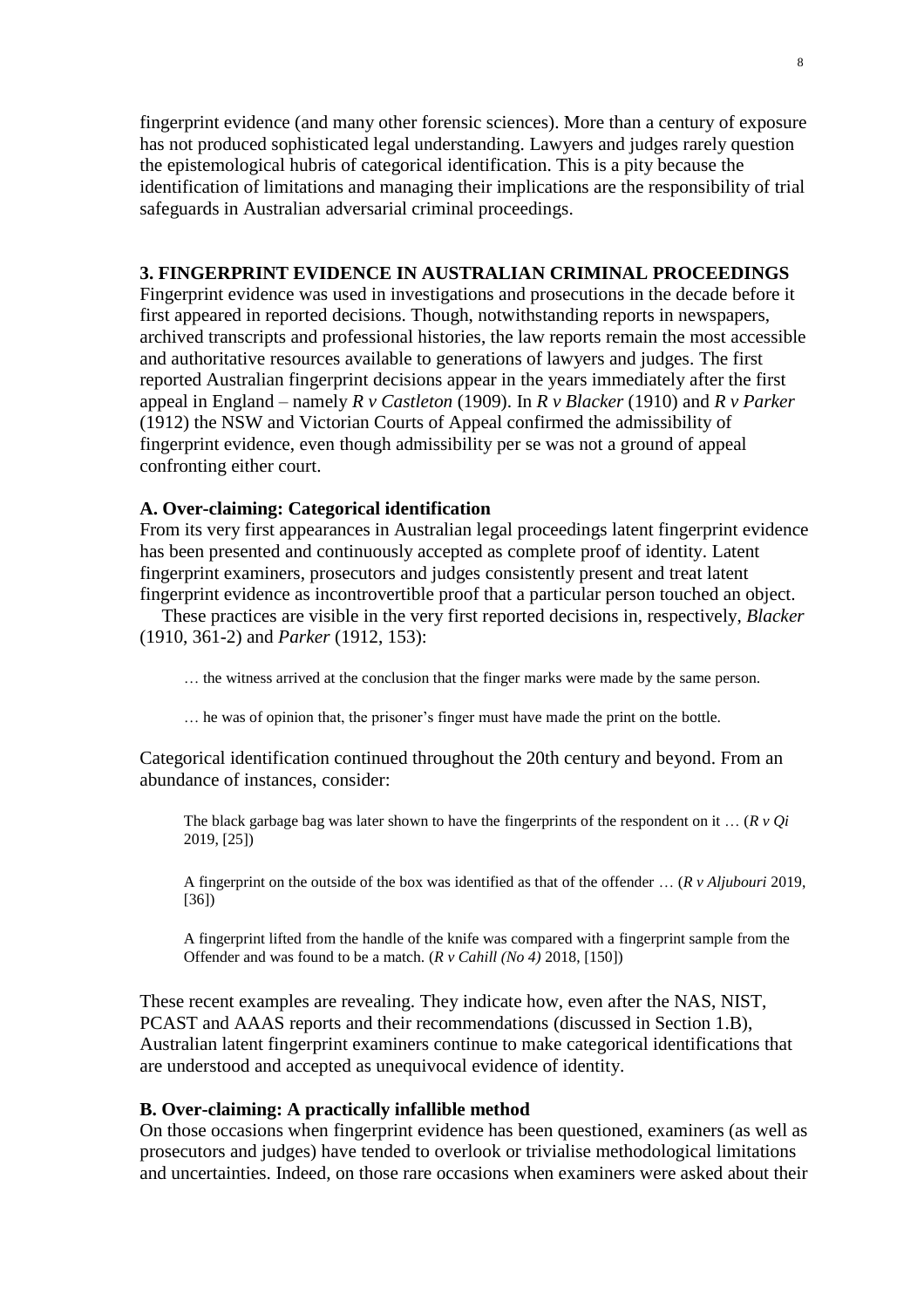methods, they demonstrate a tendency to assert that their methods are effectively error free and courts reciprocate by admitting the testimony and frequently taking such claims (and their implications) at face value. Consider, for example, the report of the way the examiner characterised his method and ability – predicated on uniqueness (discussed in Sections 5.A and C) – when cross-examined during O'Callaghan's trial in 1975. Whether the jury was entitled to undertake their own comparison of the latent and the reference prints was a live issue.

Under cross-examination the expert said: "I have never been proved wrong on fingerprint identification, but the problem is it takes five years to train a fingerprint man, and members of the jury can see something in a fingerprint which they would consider makes it not in when in fact it is in." He was led into repeating and re-affirming his view that the impressions shown in Exhibits "B" and "C" were identical. Then after a lengthy cross-examination this question was put to him: "Would you go so far as to say that there are not and never have been any two prints which are the same as each other?" to which he replied, "I will, yes." Not content with that answer counsel persisted and finally these questions and answers were asked and given "You would say that never in the history of the world has there been a person born with the same fingerprint as somebody else? - From my studying of text books and the findings of other as you call scientists, and from my own examination of ridge characteristics occurring in fingerprints I have examined, I would say most emphatically no. "I take it you go a step further and say it is just not possible for such a thing to occur? - I would say yes, unless that impression was made by the same finger." (*R v O'Callaghan* 1976, 677)

More recently in *JP v DPP* (2015), years after the NAS and NIST reports had been published and widely disseminated, a NSW Police examiner was asked more directly about his method. In one of a series of exchanges during cross-examination we encounter the following:

- **Q.** Do you agree that there are a number of potential sources of error associated with your ACE-V technique of fingerprint examination and identification?
- **A.** If the ACE-V methodology is done correct I don't agree that there's potentially error rates there. …
- **Q.** Is it possible that you have made a mistake or mistakes in your examination of fingerprint impressions in this case?
- **A.** No I haven't.
- **Q.** Is it possible that you're wrong about the accused being the source of the fingerprint impression in W3?
- **A.** No I'm not.
- **Q.** In every case in which you've identified a latent print to a known print have you been a hundred per cent certain?
- **A.** Yes I have.
- **Q.** You've never had any doubt?
- **A.** Never. …
- **Q.** You agree don't you that fingerprint examination and identification is subject to human error?
- **A.** There's always an element of human error in anything we do.
- **Q.** But you say because of the method that you use that you're always right when you make an identification is that what you say?
- **A.** Me personally yes.
- **Q.** So you would say that the ACE-V method is infallible is that what you say?
- **A.** In the correct used in the correct method and way and by myself yes. (*R v JP* 2015, January 27: 10-13)

In *O'Callaghan* the defence was blamed for the questionable responses because they were elicited through cross-examination. In *JP,* trial and appellate judges considered the examiner 'unshaken'. These examples suggest that, on the rare occasions when scientifically untenable claims were exposed, Australian courts were either unperturbed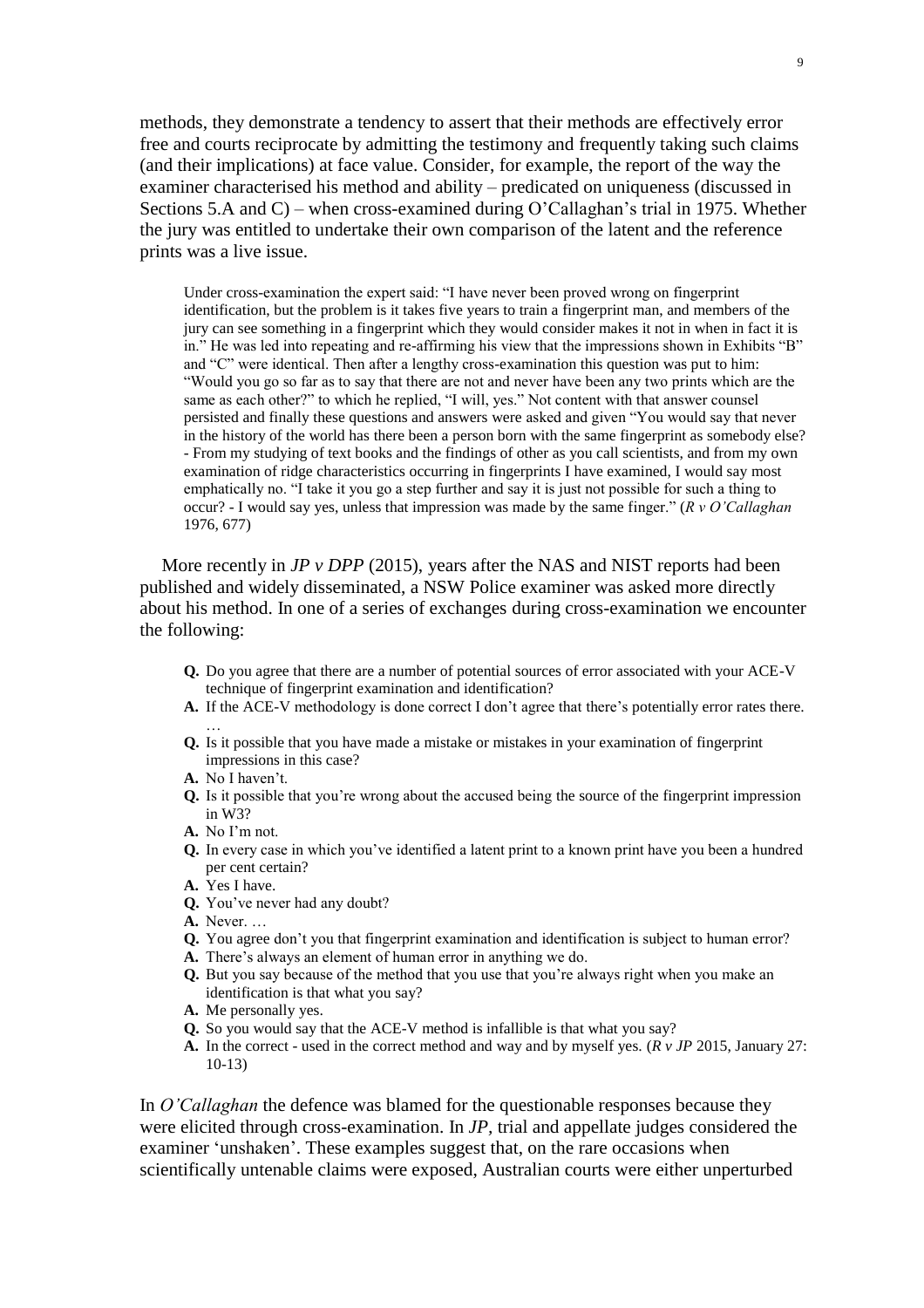or willing to leave them for the trier of fact to resolve (in the absence of background information and scientific knowledge).

The appeal in  $R \nu$  *Parry* (2017), perhaps the most detailed of recent Australian appeals (after *JP v DPP*), provides no indication that experienced counsel and judges are aware of, or able to comment on, the various scientific reports. Consider the following description of the evidence. It suggests, as in *O'Callaghan* (and many other cases), that the latent and reference fingerprints are 'identical'.

On 4 December 2012, fingerprint investigator Godden assessed the fingerprint material and concluded that two of the four "344" impressions" were identical to the right index fingerprint of the appellant and one was identical to the right ring fingerprint of the appellant. (*R v Parry* 2017, [12])

Contemporary fingerprint examiners continue to overstate the value of their opinions and abilities and continue to mis-represent the accuracy of their methods. What seems essential in our adversarial system, and we will return to this issue below, is that latent fingerprint examiners (in reports and testimony), prosecutors and judges should all understand and present forensic science evidence in a manner that captures and conveys its known value. They should avoid convenient short-cuts, such as equating a match decision with categorical identification and implying that (the commitment to) uniqueness grounds error-free performance. Such claims tend to diminish the subjective nature of comparisons, trivialise limitations as well as risks introduced through inattention to cognitive bias. They also mislead on the reality or error.

# **4. ADJECTIVAL (OR NON-EPISTEMOLOGICAL) CHALLENGES**

We now turn to consider formal challenges to latent fingerprint evidence. Most latent fingerprint evidence was not challenged, but when it was the overwhelming majority of challenges were *adjectival*. This section introduces some of the main issues raised in these non-epistemological challenges. It is not our intention to simply criticise these choices. On occasion, breaches of procedures and disclosure of past criminality threatened individual liberties, interests in privacy, risked confusing or misleading juries, and may have introduced degrees of unfairness into proceedings. Given prevailing beliefs and legal practices, adjectival challenges may have provided the best means of confronting fingerprint evidence. What concerns us is how challenges to the value of identification by fingerprint and the underlying procedures seem to have been almost inconceivable.

What the following discussion discloses, in the shadow of the mainstream scientific critique, is that very few lawyers understood that fingerprint evidence was in general (as well as in specific instances) vulnerable on epistemological grounds (Faigman, Monahan and Slobogin 2014). Resources and legal efforts were directed exclusively at issues that did not engage with the value of examiners' opinions for more than a century.

### **A. Use and provision of images: From** *Blacker* **to** *Bennett*

The very first Australian fingerprint appeal, *R v Blacker* (1910), adjudicated on the way images of fingerprints had been used during the trial. Portions of the photograph of a latent fingerprint taken from a money box and Blacker's reference print had been enlarged and relied upon for the purpose of comparison and identification. The enlargement as well as the more complete image from which it was taken were both provided to the defence. The failure to enlarge the entire latent print, along with the use of the 'secondary evidence' of the images rather than produce the box, and limit the use of photographs to refreshing the witness's memory, were all raised as grounds on appeal.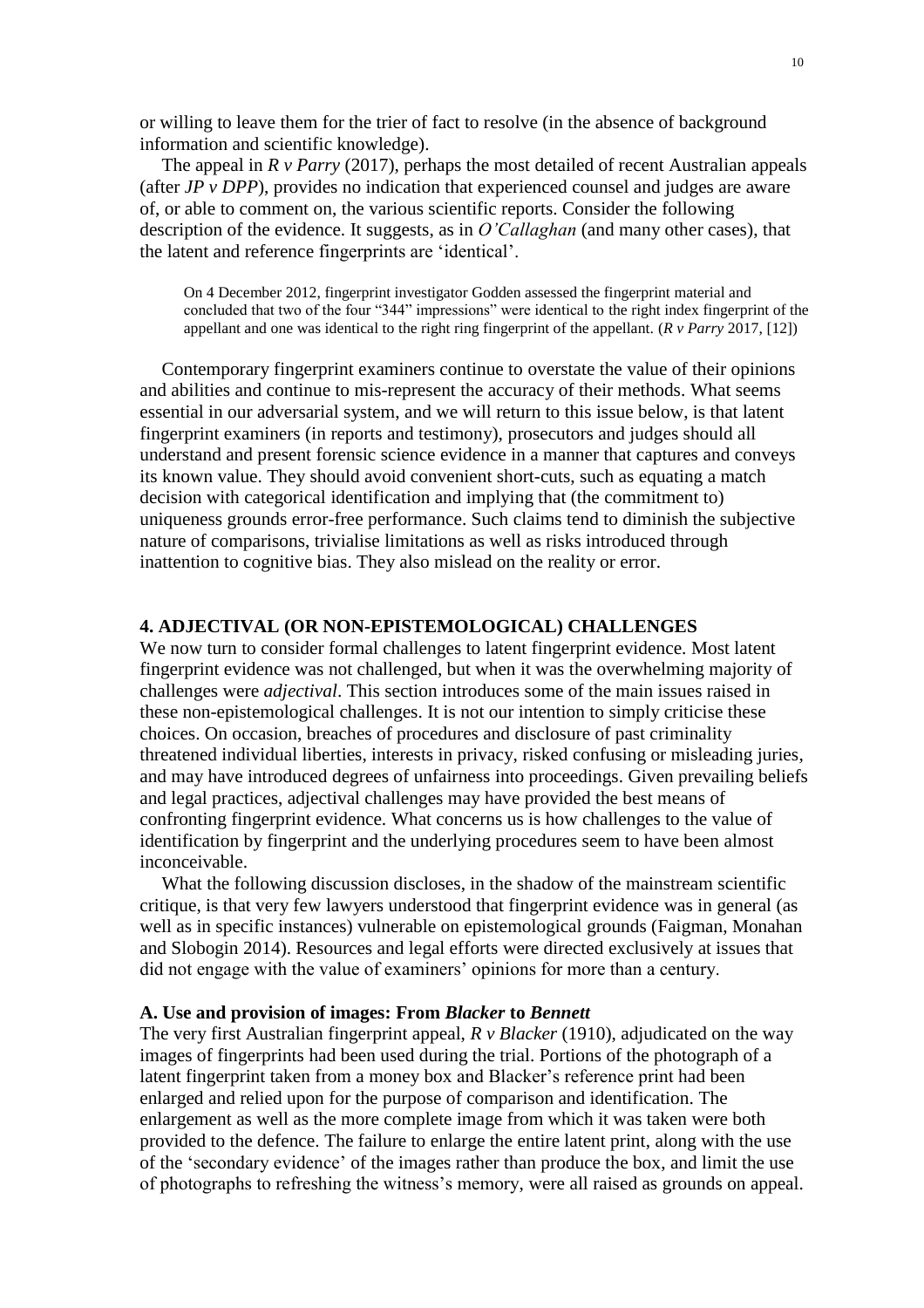In considering the admissibility of the enlarged images, the Chief Justice of NSW explained:

Evidence was given that the enlarged photographs in the present case were carefully and accurately prepared under the supervision of the expert. The problem being to compare the two impressions, I am unable to see any reason why the comparison should not be made in this way by comparing photographic enlargements which are sworn to be accurate. Such photographs are in reality part of the expert evidence and used by the witness to illustrate and explain what otherwise the jury could not see for themselves, namely, the details which lead the expert to form his opinion that the two impressions are made by the same thumb. *If the evidence of the expert is to be tested at all it seems to me that it is necessary to allow his evidence of identification to be explained by something which is visible to the eye*. (*R v Blacker* 1910, 361 italics added)

The Court of Appeal unanimously dismissed the appeal.

Expectations from the early days of fingerprint evidence gradually fell away as complacent prosecutors and fingerprint examiners came to rely upon non-disclosure and anemic reports that provided little information to undemanding courts (Cf Risinger 2000, 135ff). Consider the response of the Chief Justice of South Australia, in 2005, to the defence concern that they could not adequately understand the fingerprint evidence or the examiner's reasoning without marked-up images of the fingerprints used in the comparison. The following, unhelpful, exchange occurred during cross-examination:

- **Q.** We find ourselves in court today and you're not in a position to tell us, are you, what characteristics you identified as being identical between the two prints.
- **A.** All I'm able to say is that the characteristics I found on the negative, I actually found on the ink set, there were no characteristics on the image on the negative which did not correspond to what was on the ink set. (*Bennett* 2005a, [11])

For Doyle CJ, and the Court of Appeal upholding his decision, admissibility was not affected by the failure 'to describe in detail what the witness observed, or to produce an image or representation of what the witness observed' (*Bennett* 2005a, [44]). He explained:

The failure to tender the image referred to in item (4) was not, standing alone, an obstacle to the admissibility of the opinion that [the fingerprint examiner] expressed. It was proved, or not disputed, that [the examiner] had in his possession and had examined the images referred to in item (2) and item (4). The provenance of each image was established. As I have observed, each image was a relevant object in the prosecution's chain of proof, or an item of circumstantial evidence. No rule of evidence was identified in argument that requires a witness to produce a relevant object, or an image of the object, before the witness can describe to a court relevant features of the object observed by the witness. Nor, in my opinion, is there any such rule. (*Bennett* 2005a, [35]-[37])

The examiner could 'say' that 'identical features were found, without itemising them' (*Bennett* 2005a, [49]). Any oversights and omissions were issues for weight, to be explored by the defence through cross-examination. The trial was said to be fair because the defence was afforded 'the fullest opportunity to cross-examine' the witness (*Bennett* 2005, [16], [44], [47]; upheld in *Bennett* 2005b).

A hundred years after *Blacker* had deemed them 'necessary' for testing the evidence, the state's failure to produce a report that included images and reasons in advance of the trial was excused because these issues could have been explored via cross-examination at trial. Precisely how the defence was to seek instructions, take advice, and prepare for trial are not explained. For decades, the reports and certificates produced by most Australian fingerprint bureaus provided limited information. Most were non-compliant with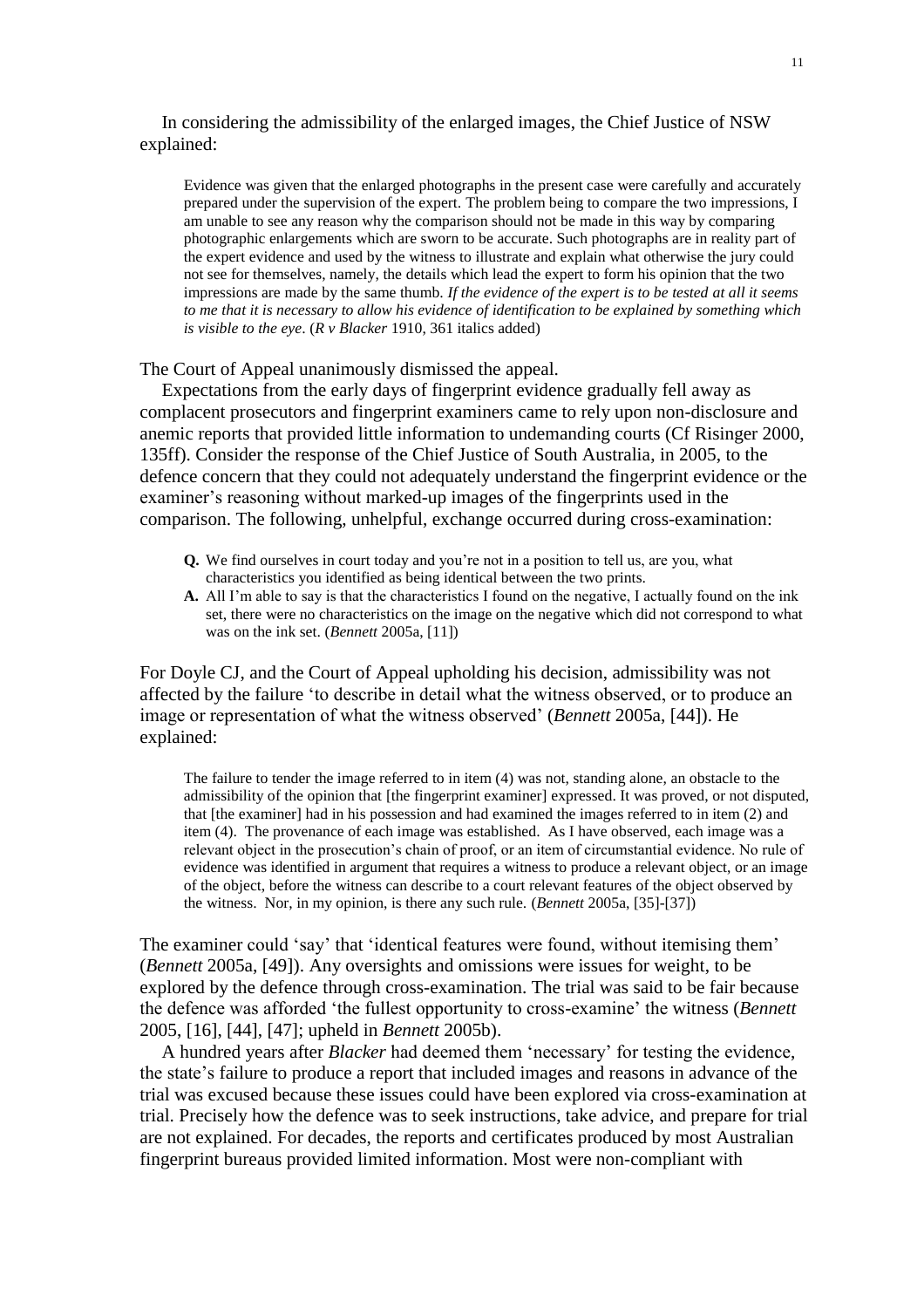emerging Codes of Conduct and Practice Notes, slowly adapted from civil procedure rules (Edmond, Martire and San Roque 2017, 593-601; *Wood v The Queen* 2012, [728]).

# **B. Whether fingerprint evidence can satisfy proof beyond reasonable doubt**

Following from the first reported common law decision, the English case of *R v Castleton* (1909), the issue of whether one or more fingerprints could support proof beyond reasonable doubt was raised from time to time in Australia (e.g. *R v Fitzgerald* 2005; *Chahine v The Queen* 2006; *R v Beattie* 2000, [19]; *R v Barbera* 1972). In *Parker* (1912; Gans 2011; Edmond 2019a) the Victorian Court of Appeal was asked whether a latent fingerprint detected on a ginger beer bottle found adjacent to a safe could be used to identify Parker and prove beyond reasonable doubt that he had robbed the premises. Without hearing from those responsible for originally delivering the ginger beer to the premises, the Court accepted that a single latent fingerprint could determine the identity of the robber and Parker's guilt beyond reasonable doubt.

Parker is sometimes referenced as the earliest Australian fingerprint case even though *Blacker* precedes it, and the examiner from *Blacker* appeared as a witness for the prosecution in *Parker* in support of his Victorian counterpart. We will return to *Parker* to consider the Chief Justice's sustained and nonpareil dissent. *Blacker* and *Parker*, along with obiter from the Chief Justice of Australia (more below), confirmed that identification by latent fingerprint was enough to convict.

# **C. Collection procedures**

 $\overline{a}$ 

The largest group of challenges to latent fingerprint evidence is concerned with the procedures used to collect, obtain and store latent fingerprints.<sup>4</sup> Typically, these cases consider whether investigators had a proper basis for collecting the fingerprints and whether collection complied with evolving traditions of practice – from the Judge's rules to regularly revised, though increasingly permissive, statutory formulations. The typical application is to have the fingerprint evidence excluded on the basis of a breach of a rule or non-compliance with a procedure.

Though not focused on the admissibility of fingerprint evidence, *Sernack v McTavish* (1971) is illustrative. The appellant was charged and convicted of being without lawful excuse on the US embassy premises during an anti-Vietnam war protest in Canberra. At the police station Sernack identified herself but refused to have her fingerprints taken. She was subsequently charged and convicted of hindering a police officer in the execution of his duty. The issue on appeal concerned whether the 'Standing Instructions', issued by the Commissioner of Police and requiring that fingerprints be taken, was consistent with the discretionary power afforded by s353A of the *Crimes Act 1900* (NSW). Justice Fox explained:

<sup>4</sup> See e.g. *Western Australia v Cunningham (No 3)* [2018] WASCA 207; *Boski v Biffin* [2015] NSWSC 363; *R v SA, DD and ES* [2011] NSWCCA 60, [6]ff; *R v Carr (No 2)* [2011] NSWSC 724, [10], [27]; *Aydin v The Queen* [2010] VSCA 190; *R v Tang* [2010] VSC 578; *McNeill v The Queen* [2008] FCAFC 80, [113]–[120]; *R v McNeill (Ruling No 1)* [2007] NFSC 2, [104]ff; *Jabbour v Hicks* (2007) 183 A Crim R 297; *R v Fouyaxis (No 2)* [2007] SADC 62; *Lackenby v Kirkman* [2006] WASC 164; *R v Millard* [2006] ACTSC 56; *Maguire v Beaton* [2005] NSWSC 1241; *Pong Su (No 2)* [2004] VSC 492, [9]ff; *R v Delgado-Guerra; Ex parte A-G*, [2002] 2 Qd R 384; *R v Knight (aka Black)* [2001] NSWCCA 114; *R v Cvitko* [2001] SASC 72, [49]; *Lednar v Magistrates Court* [2000] VSC 549; *Cox v Robinson* [2000] QCA 454; *Mickelberg & Ors v The Queen & Anor* [1998] WASCA 55; *R v Sparkes* [1996] TASSC 106; *Grollo v Bates; Dessau; Macauley and Commonwealth of Australia* [1994] FCA 1293; *DPP v Morrison*, [1993] 1 VR 573 (consent); *R v Browning* (1991) 103 FLR 425; *Narburup v O'Brien* [1991] 1 NTLR 63; *R v McPhail*  (1988) 36 A Crim R 390; *Bonder v Howell* [1984] WAR 76; *Fullerton v Commissioner of Police* [1984] 1 NSWLR 159; *Japaljarri v Cooke* (1982) 64 FLR 314; *Coxan v Mazey* [1981] Tas R 209; *R v Boland* [1974] VR 849; *Carr v The Queen* (1973) 127 CLR 662; *Trobridge v Hardy* (1955) 94 CLR 147.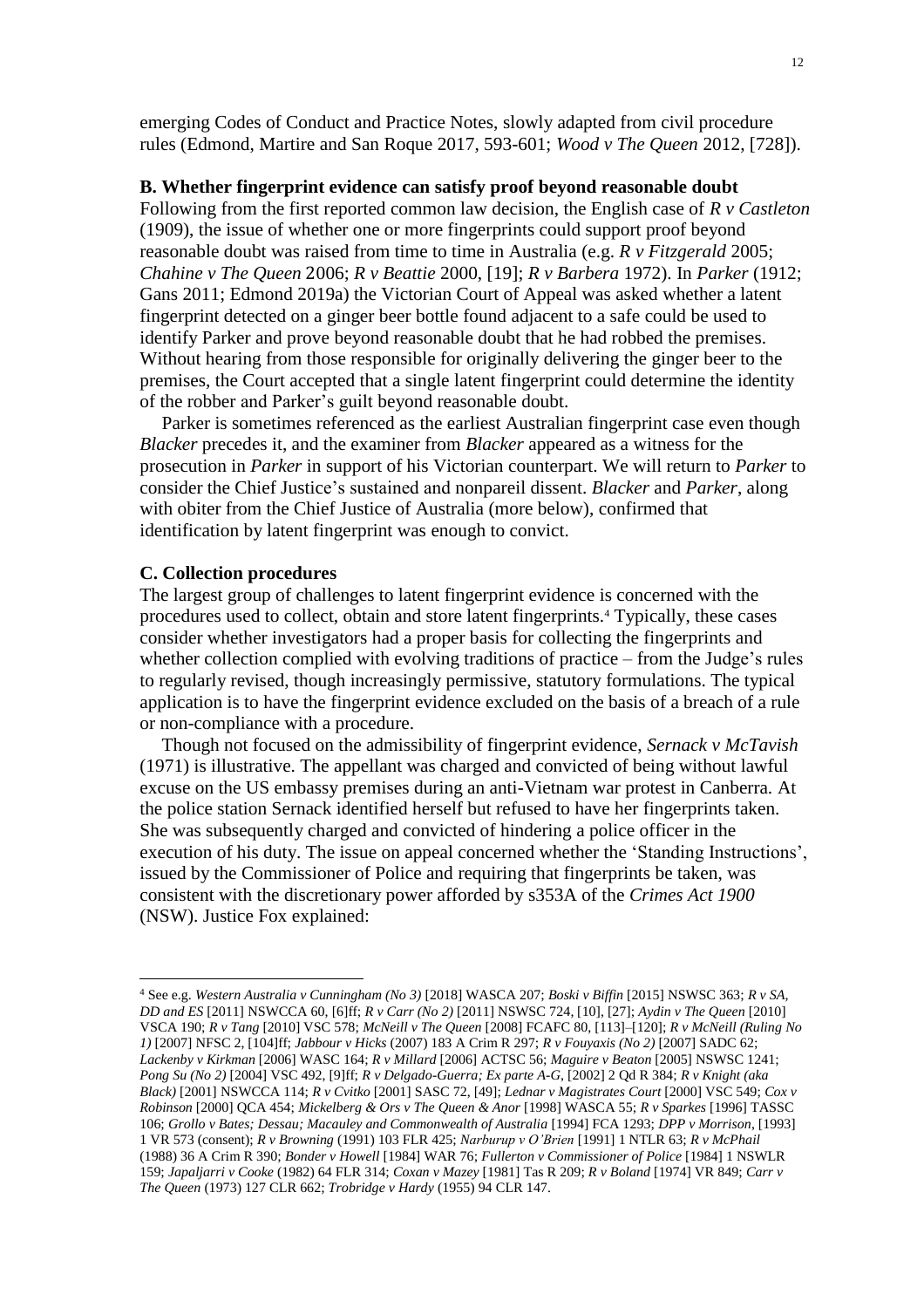The power under S. 353A (3) is only to be exercised when the officer in charge forms the view that the finger-prints are necessary for the "identification" of the person in custody. … It is to be remembered too that the word is "necessary"; it is not sufficient that finger-printing is thought desirable. (*Sernack 19*71, 384)

The instructions issued by the Commissioner were found to be 'unlawful', leading to the setting aside of the conviction and penalty. Notwithstanding the existence of statutory requirements, such as those discussed in *Sernack*, the High Court confirmed, in *Carr v The Queen* (1972, 663), that there 'is nothing unlawful in asking a person, even if he be in custody, to provide fingerprints and, with his agreement, taking those fingerprints.'

Breach of procedure very occasionally led to civil litigation and the award of damages*.* In *Watkins v Victoria* (2010) the police officers involved in taking fingerprints exceeded their statutory authority. When the appellant resisted they used force that went beyond what was reasonable. Watkins was awarded substantial damages as a result of what became a serious assault.

These admissibility challenges, and a few civil suits, focus on compliance with rights and common law and statutory procedures. They seek to have reference prints, and the attendant identification, excluded (or removed from files) without addressing the validity and scientific reliability of the evidence. They implicitly accept the accuracy of any identification but seek to contest the admissibility of the evidence because of the manner in which reference samples were obtained. Civil cases seek damages for breach of procedures and intrusions upon the liberty and dignity (and other rights) of persons. Some cases involve attempts to have fingerprints removed from databases for privacy reasons (e.g. *CGG v Commissioner of Police (NSW) 2*017; *ACP v Commissioner of Police (NSW) 2*011) or attempts to resist providing fingerprints as a condition of employment (*Lee v Superior Wood Pty Ltd 2*019). There is nothing conspicuously epistemological about these challenges.

## **D. Who gets to compare the prints?**

One of the issues that re-occurs, because the courts have not been particularly clear or consistent over time, concerns how the trier of fact should evaluate latent fingerprint evidence. In the early days some of the judges appear willing – as in *Blacker* – to undertake their own analysis or acknowledge their concurrence with the opinions of the police fingerprint examiner(s). Justice Hodges, in *Parker* (1912, 158), implies that the jury might undertake its own comparison:

… the jury can see and judge for themselves as to the identity of the finger-marks, and the expert be merely a help to enable the jury to use the evidence of their own eyes.

Justice Cussen agreed, explaining that fingerprint examiners:

… are not, in one sense, speaking as experts at all, but are merely pointing out to the jury matters which the jury could determine for themselves – they are simply convenient helpers of the Court. (*Parker* 1912, 159).

Over time a different approach gained ascendency. Rather than undertake their own assessment of the fingerprints, the jury was asked to consider the expert's opinion; particularly in relation to any features relied upon and the underlying reasoning. This was clarified in *R v Lawless* (1974, 423) where the Victorian Court of Appeal explained:

We are of the opinion that the judge was right in his intervention. It is a matter for expertise not possessed by the ordinary run of mankind to identify characteristics of fingerprints and their patterns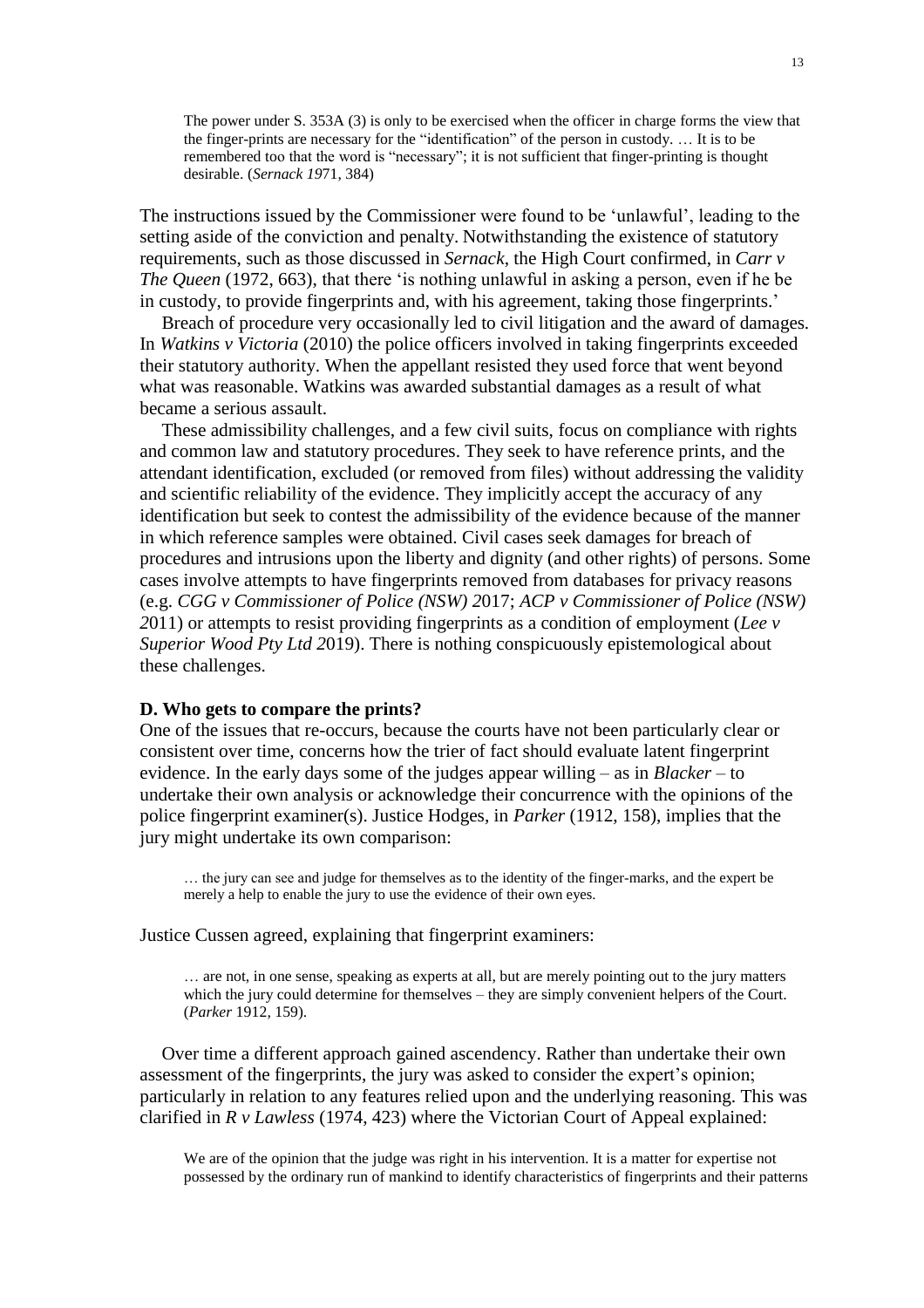in each of two prints and make a comparison and form a conclusion as to whether they are identical or not and the jury could not be invited or allowed to act as experts. That is not to say of course that the jury could be prevented from examining the exhibits for the purpose of determining whether they were satisfied to the necessary degree by the evidence of the witness. The determination was for them, but the provision of evidence was for the experts.

*Lawless*, endorsed in *O'Callaghan* (discussed in Section 3.B)*,* seems to embody the emergent, more deferential, orthodoxy.

Decades later, when *R v Bennett* (discussed in Section 4.A) was appealed to the Supreme Court of South Australia, Perry ACJ offered a model of good practice. The judgment begins with a reference to *Parker*:

With respect to Cussen J, I do not agree that evidence of similarities in fingerprints is not expert evidence, or that such similarities are matters which "the jury could determine for themselves". (*Bennett* 2005, [3])

The Acting Chief Justice then moves to clarify the orthodox common law position:

Identification of similarities in fingerprints is a highly technical matter requiring considerable expertise and experience. I have regularly instructed juries not to attempt to make such a comparison themselves.

This does not mean that the jury must necessarily accept expert opinion on the matter. For example, they may find the evidence unconvincing; they may have doubts as to the independence or qualifications of the expert; *they may not be satisfied that there are sufficient points of similarity*; there may be a conflict of expert evidence; they may suspect police tampering with the evidence. (*Bennett* 2005, [4]-[5] italics added)

This approach embodies a blend of deference and, where prints are presented, scope for some assessment of the reasoning or basis provided. The problem is, of course, how is the trier of fact to evaluate the opinion when only provided with superficial or misleading explanations of practice (Hand 1901; Martire and Edmond 2017)? Expectations on the trier are compounded by the fact that they are never told about the incidence of error, the examiner's proficiency, the frequency of specific features, how examiners distinguish between real as opposed to artefactual differences, account for distortion, and other limitations with procedures, not to mention the management of bias. Being told that fingerprints are unique and that two (or more) fingerprints match (or are 'identical'), and even drawing attention to similarities, does not provide an appropriate framework for rationally evaluating feature comparison evidence – see Section 1.B.

#### **E. Disclosure of prior criminality**

In terms of the fairness of criminal proceedings, several reported challenges address defence concerns that adducing evidence of a fingerprint match might be understood, by the jury (and judges), as evidence of prior criminality (e.g. *R v Fennell* 2017, [91]ff; *R v Ahola (No 6) 2*013; *Kuehne v R* 2011, [20]–[28]). For, unless the manner in which the defendant's fingerprints came to be compared with any latent prints is explained, it might reasonably be assumed that they came from a criminal database (or file) and are in that database because of some non-trivial prior offending.

Once again the challenge is not to the accuracy of any identification but rather to the implications that flow from it, namely the likelihood that the evidence implies some other kind of criminality. In general, courts have been unsympathetic to such arguments. In the absence of explanation, and even with it, decision-makers might use reasoning processes, such as tendency (i.e. propensity) reasoning or draw bad character inferences, that are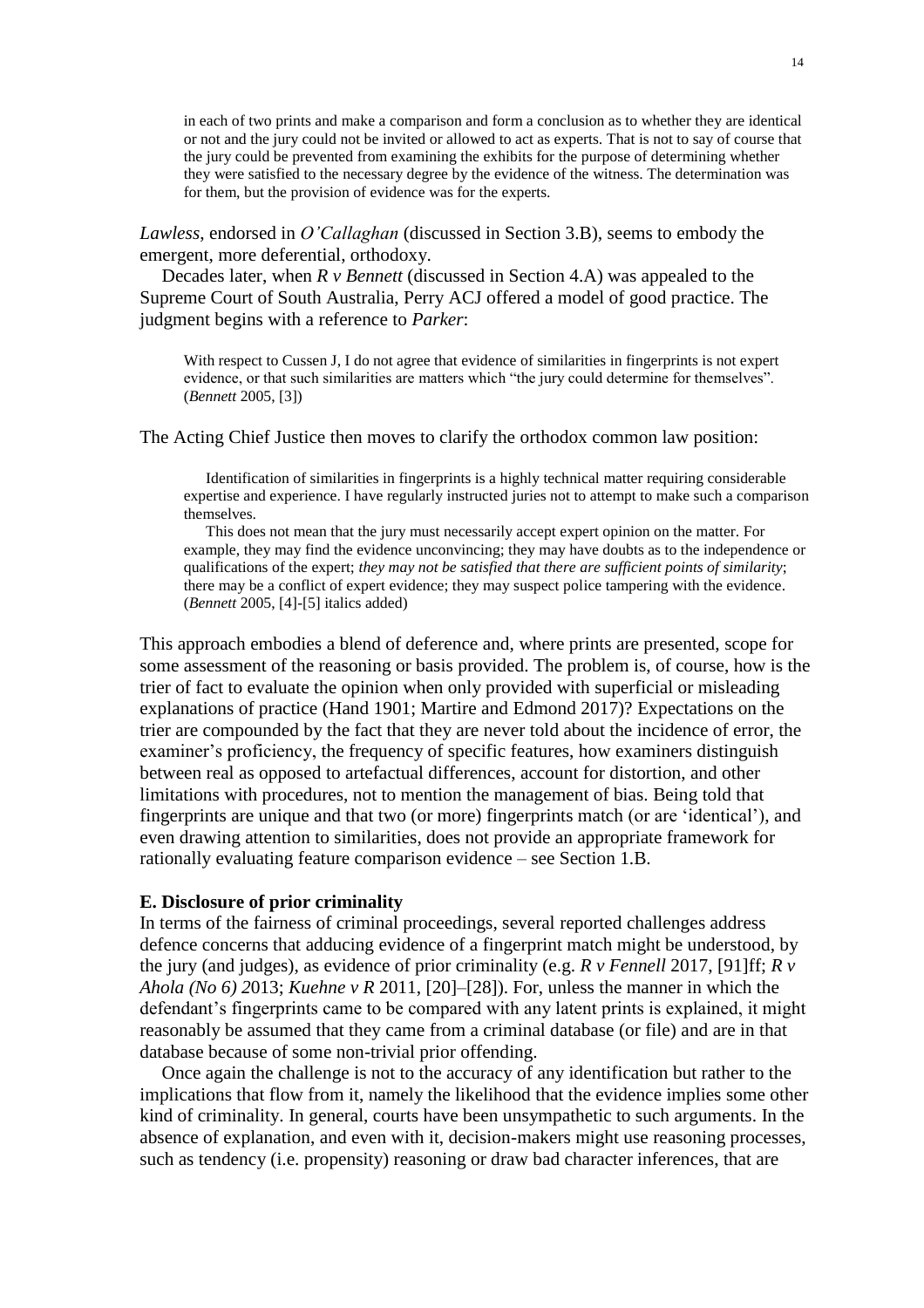formally forbidden. In cases where a latent fingerprint is the primary evidence, there will often be a danger of unfair prejudice from such reasoning (Edmond 2017).

### **F. Moving beyond categorical identification**

One set of challenges is focused on fingerprint examiners offering opinions that extend beyond the issue of identity (or *source*). These are sometimes opinions about *activity* – what the person was doing when the print was deposited – or opinions about the age of a print. Generally, examiners are not permitted to say much about what a person might have been doing when they touched an object, other than to describe the orientation of the finger or hand in relation to the touch. Similarly, other than general information about the persistence of prints, examiners are usually prevented from speaking about the age of prints. For, this is not necessarily part of an examiner's expertise.

Nevertheless, prosecutors and fingerprint examiners do not always restrict themselves to opinions about the source of prints. And, where transgressive opinions are admitted, such as the possible age of a latent print located on a library book in *R v SMR* (2002; see also *Mahmood v Western Australia [No 2]* 2008] [55]ff, [225]; *Mansell v Western Australia [No 6] 2*013, [137]–[139]), appellate courts have been known to excuse the contravention. Though, whether a fingerprint in blood could be attributed to a specific time (consistent with the defendant's opportunity), where the examiner did not know about the rate at which blood dries, the extent of the blood pooling at the scene, or the prevailing climatic conditions, the Court of Appeal found the admission of the examiner's speculation to have been improper (*Hillstead v The Queen 2*005, [50], [52]ff).

These cases raise epistemological issues – but they are not focused on identity. Examiners may be able to speak to some of these issues in a general way, such as the persistence of fingerprints in certain conditions if there are independent studies or evidence (e.g. of cleaning). But, in general, there will be no ability to go much further than to report a match decision (and its known limitations).

#### **G. Investigator impropriety**

Exceptionally, defence counsel challenged an identification by fingerprint on the basis of some kind of misconduct by investigators. That is, the latent fingerprint used to link a person with a crime might have come from a different place or have been fabricated (e.g. *Lawless v The Queen* 1979). These allegations are revealing because they suggest that some defendants and their counsel considered it easier, or more likely to be effective, to make arguments about investigator impropriety, including criminality, than to raise the possibility of an error (e.g. *R v Meldrum and Borchert* 1995, [65]ff; *Hunter Quarries Pty Ltd v Morrison* 2017, [441]–[442]; *R v Robinson* 1999; *Palmer & Ors v The Queen & Anor* 1998). This seems to confirm that lawyers tend to accept the near infallibility of latent fingerprint comparison, such that misconduct is the most plausible explanation for an identification said to be mistaken (e.g. *Bennett* 2005, [5], 'police tampering').

In the saga of the Mickelbergs (*Mickelberg v The Queen* (1992, 2004, [30]), a series of wrongful convictions involving serious police malfeasance, the concern with latent fingerprint evidence focused on whether it was forged or planted. The accuracy of this latent fingerprint comparison (and the match) was taken-for-granted, so the focus was on investigator malfeasance. In some cases dishonesty, or serious problems with the continuity of evidence, might be plausibly advanced by the defence. Nevertheless, the fact that there appear to have been more challenges to the integrity of investigators than the validity and accuracy of the procedure, or the proficiency of examiners, seems to reveal something about the focus and perhaps technical capabilities of generations of lawyers and judges.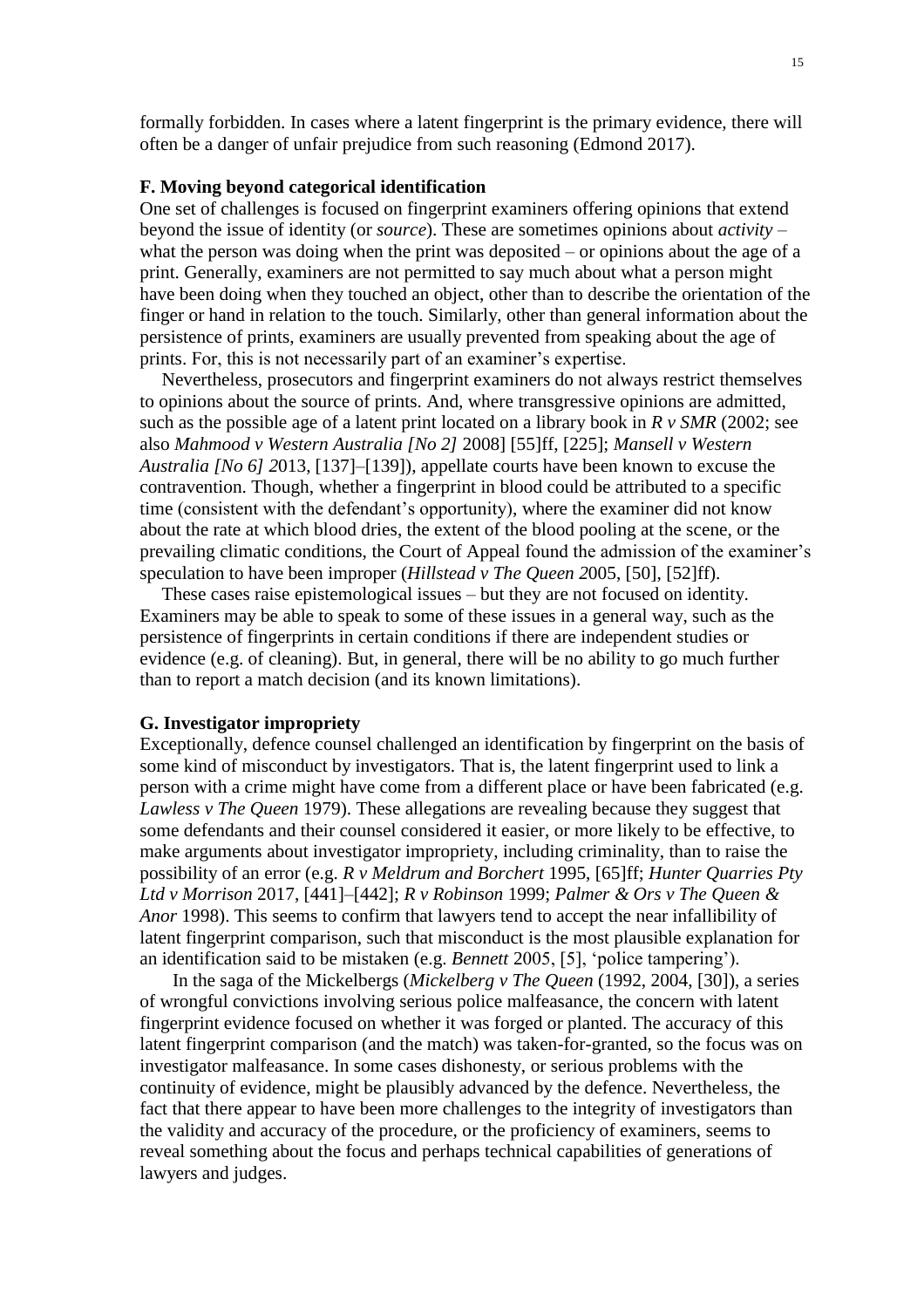Here again, the underlying reliability of identification by latent fingerprint is not challenged, rather it is the particular process and the credibility of specific personnel that are impugned.

#### **H. Judicial directions, instructions and warnings**

Given the lack of legal engagement with mainstream scientific research and advice, judicial directions and warnings tend to be superficial, unhelpful, and even misleading. They are always displaced from scientific knowledge (see e.g. Judicial Commission 2002, 2.210, 2.110). There have been challenges to the way latent fingerprint evidence was handled by judges, but these are not engaged with validity or scientifically-based ways of characterising (or expressing) and evaluating the evidence. Most are concerned with more superficial issues or the allocation of the burden of proof (and the implications of fingerprint evidence). 5

The very first appeal affords an extremely clear indication of the problem with reliance on trial judges, and other legal personnel. Blacker's appeal was dismissed, in part, because of the rigor of the trial judge's directions. A century before scientificallybased insights were available, before the training of examiners was formalised and early procedures standardised (by convention), the opinion evidence was nevertheless said to have been 'carefully given and thoroughly tested'. The Court explained:

The jury also were very carefully directed by the learned Judge as to the risk of error to which evidence of this class is open, and as far as the conduct of the trial is concerned every precaution was taken to guard against any wrongful impression being conveyed to the jury. (*Blacker* 1910, 360)

According to the Court of Appeal fingerprint comparison was a 'new science of identification … based on experiments'. But this was not a 'new *science*' and it was not 'based on experiments' that were directed toward determining accuracy or enhancing comprehension (*Blacker* 1910, 360; Cole 2001; Beavan 2001). There is no evidence of meaningful testing or caution. Most of the real risks were not identified or explained – they were unknown. Judicial assurance was misguided. It was based on ignorance. Over time, as Section 3 makes clear, these commitments were nonetheless transformed into *legal knowledge* – said to be derived from the experience of judges. To varying degrees, in the absence of scientific insight into the manner in which fingerprint examiners should testify, judges allowed them to express categorical opinions about identity and, if questioned, to reject uncertainty, limitations, and error (as in *O'Callaghan* and *JP*). Many judicial pronouncements and 'explanations', offered in the name of fairness, were little more than prosecution advocacy, albeit inadvertent. Inattentive to validity and accuracy, trial and appellate judges endorsed and legitimised assumptions and subjective impressions as knowledge, even insinuating the honorific 'scientific' before scientific studies were eventually undertaken.

Problems with judicial regulation persist. Consider whether the burden of proof was shifted in *Maniaci v The Queen* (2000). There, the trial judge stated:

Courts take judicial notice of the fact that no two people have identical fingerprints. If you are satisfied that an accused person's fingerprints have been found at an incriminating location or on an

 $\overline{a}$ 

<sup>5</sup> See e.g. *Tema v The State of Western Australia* [2011] WASCA 41, [73]ff; *R v Morgan* [2009] VSCA 225, [28]– [32]; *CMH (a child) v Bower* [2009] WASC 347; *Halmi v R* [2008] NSWCCA 259, [91]; *Chahine v R* [2006] NSWCCA 179, [33]–[34], [59]ff; *R v Maloney* [2004] NSWCCA 250, [42]ff; *Maniaci v The Queen* [2000] WASCA 195; *R v Peel* [1999] 2 Qd R 400; *Regina v Harrison* [1998] NSWSC 133 (CCA); *R v Bartels* (1986) 44 SASR 260; *R v Moore* [1982] Qd R 162; *Simic v The Queen* (1980) 144 CLR 319; *R v O'Callaghan* [\[1976\] VR 676,](https://www-westlaw-com-au.wwwproxy1.library.unsw.edu.au/maf/wlau/app/document?docguid=I91ef475065c111e6881a84759648e093&&src=doc&snippets=true&startChunk=1&endChunk=1&isTocNav=true&tocDs=AUNZ_CASE_TOC#anchor_I4e8eea359cb411e088a4c4b2eb8a5af1) 678.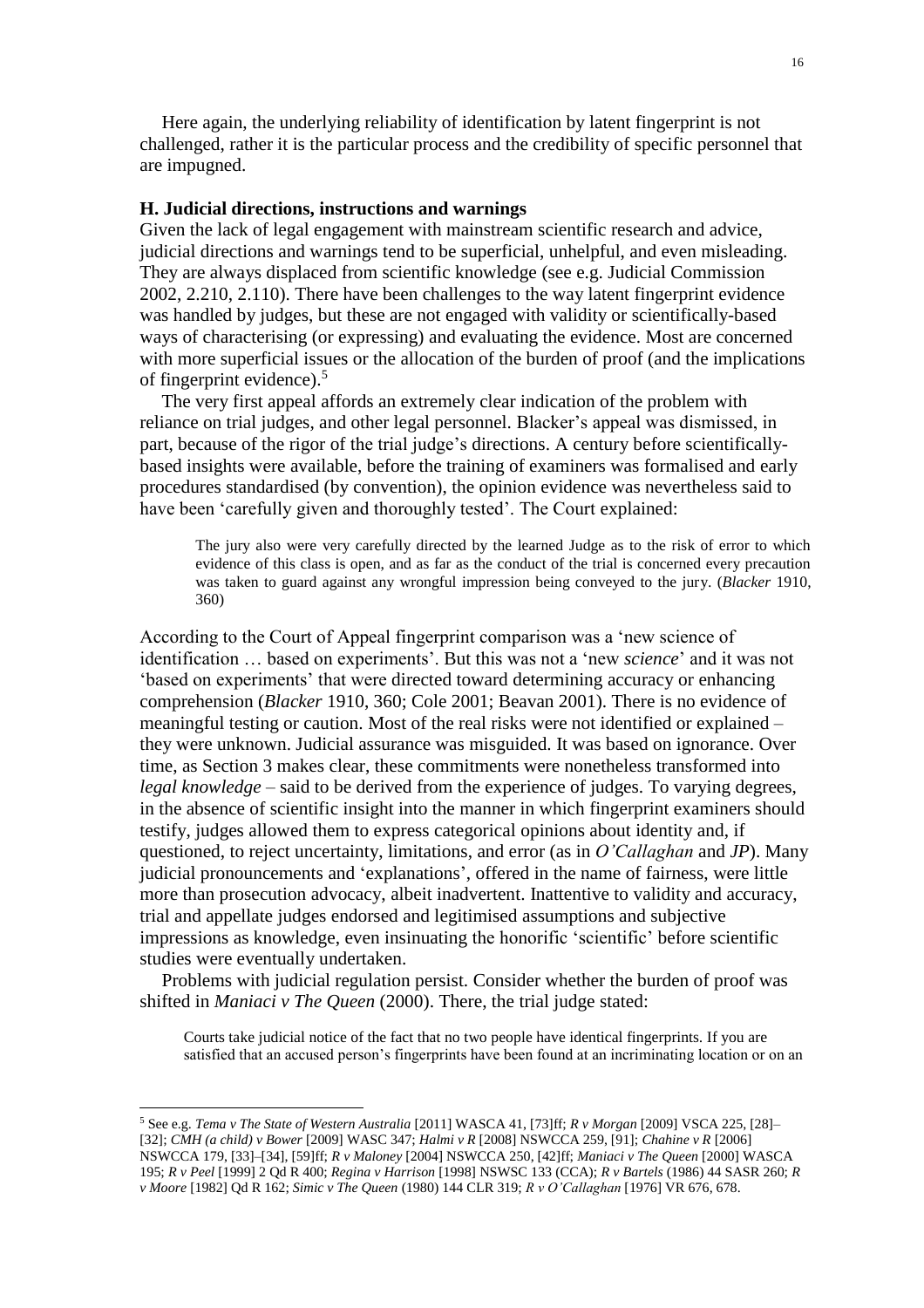incriminating object, then that calls for some explanation as to how the fingerprints got there. (*Maniaci v The Queen* 2000, [8], [24]; *R v Moir 19*12; Cf *R v Skinner* 1994)

On appeal, this statement, and the expectation that the defence ought to offer 'some explanation', rather than rely on reasonable doubt – such as from the best available indication of error, around 1 in 306 advanced by PCAST following the first-ever validation studies published in 2011 – was not deemed inconsistent with the presumption of innocence or the burden of proof (*Woolmington v DPP* 1935; *Azzopardi v R* 2001; *Palmer v R* 1998; *Dyers v The Queen* 2002; *X7 v ACC* 2013; *CFMEU v Boral Resources* 2015). In the absence of relevant knowledge, the fingerprint examiner, the prosecutor, and the judge all overstated the value of the fingerprint evidence and its implications. The Court also took judicial notice of uniqueness (even though there was not even legal consensus on this point – see *Parker,* discussed in Section 5.C), and without considering any limitations, or omissions, expected the defence to respond – before the foundational studies commenced in 2009.

Similarly, in *O'Grady v The Queen* (2012), the 'presence of' latent prints led the trial judge to repeat the prosecutor's contention that it required an explanation.

The prosecution bears the onus of proving an accused's guilt beyond reasonable doubt and an accused person does not have to prove anything, he is presumed to be innocent unless and until the prosecution prove him guilty beyond reasonable doubt. *On the other hand, in this case, the Crown submits that if there was an alternative explanation to the presence of fingerprint and palm print then that explanation would be known to the accused and, in the absence of any explanation from the accused about the fingerprint and palm print, you may find it easier to accept the prosecution case.* It is up to you to decide what weight you give to that submission by the Crown about the absence of any explanation for the fingerprint and palm print. However, once again I remind you that you cannot treat the accused's silence as an admission of guilt or as filling in any gaps in the prosecution case. There may be good reasons unknown to you why an accused would choose not to give evidence. (*O'Grady v The Queen* 2012, [36], italics in original; Cf *Whelan v Police,* 2005)

The defendant has no evidentiary obligations here. Where epistemological limitations are known to the parties or the court, the defendant might rely on the fact that studies reveal that when tested, in conditions where the correct answer is known, experienced examiners make small numbers of errors. Authoritative criticism and the first generation of validation studies were available at this stage. These were not raised by the defendant, notwithstanding legal representation. By not disclosing limitations and uncertainties – even in cases where multiple fingerprints reduce the risk of error – fingerprint examiners and the prosecutors act in ways that are inconsistent with their formal obligations and inimical to the viable operation of an adversarial system that is unavoidably asymmetrical in its distribution of resources.

From the very beginning, trial and appellate judges have endorsed the unqualified opinions of examiners or given 'assistance' that was ignorant and in many cases misguided or misleading. These were almost always predicated upon an approach to latent fingerprinting comparison informed by credulity toward the prosecutor and the fingerprint examiner notwithstanding the fundamental institutional interest in rectitude, the fairness of proceedings and, more recently, the statutory obligation to focus on 'knowledge' in UEL jurisdictions.

## **I. The significance of fingerprints and other challenges**

In many cases identification is conceded and it is the meaning or significance of fingerprint evidence that is in issue. Investigators, prosecutors and judges tend to expect an explanation when fingerprints link a person to a crime. Sometimes fingerprint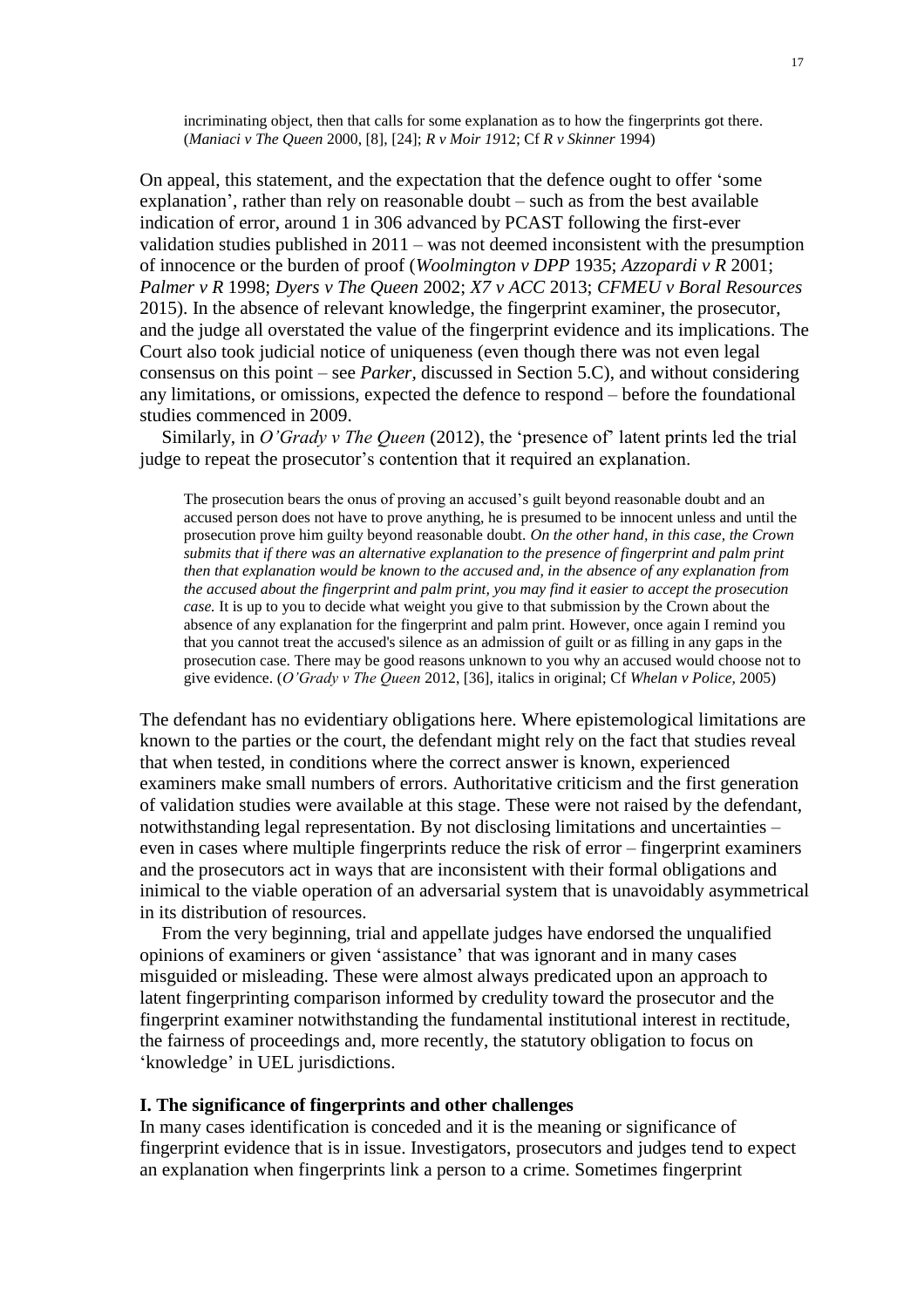evidence is presented to a suspect after they have volunteered an innocent version of events in an attempt to obtain a different (responsive) version, thereby securing the loss of credibility associated with inconsistent versions of events. In other cases, those accused of criminal acts sought to draw attention to the fact that their fingerprints were not recovered or that the fingerprints of other unknown, though perhaps guilty, persons were.

The appeals in *Dhanoa v R* (2003, [63], [95]) reviewed convictions for kidnap and assault. The NSW Court of Criminal Appeal and the High Court both accepted that 'once the appellant was confronted with the fingerprint evidence he was bound to, and did concede that he had at some relevant time been in [the] flat.' The main issues were whether Dhanoa was in the flat when the assault occurred, the significance of an initial denial of having been to the flat (before he was confronted with the fingerprint evidence), along with the need to warn the jury about issues with the complainant's identification evidence.

Fingerprint evidence raised issues of credibility in *R v Zurek* (2006, [13]). Not only were unidentified fingerprints invoked in response to this prosecution for burglary, but the Court of Appeal considered that:

… the absence of fingerprints or any marks or damage around the ceiling in the area of the rather small skylights, which the appellant highlighted in his address, did raise a real question as to whether he could have got in that way and thus whether, if he had made admissions to that effect, those admissions were true. (*Zurek* 2006, [31]; see also *Ghebrat v The Queen* 2011, 143)

Fingerprint evidence is understood as definitive evidence of identification. An expectation has arisen (see Section 4.H) that defendants who contend they are not guilty must provide an explanation for the presence of *their* fingerprint(s). Contests around the meaning of fingerprints or their absence have assumed such significance because defence counsel almost never challenge an identification or draw attention to the possibility of error. In cases where fingerprints are not recovered, it is not uncommon for prosecutors and judges to refer to the notorious fact that the absence of fingerprints might not mean very much because fingerprints could have been overlooked, destroyed, cleaned or avoided with gloves – and these possibilities might even be used to suggest degrees of premeditation.

There were other legal challenges, such as those concerned with: collecting fingerprints from a minor (*Police (NSW) v JC* 2016); the use of those fingerprints (*R v Sarlija* 2005 and 2006); whether adequate caution was given prior to taking fingerprints (*Milner v Anderson* 1982; see also 4.C); the hearsay implications of fingerprint records (*Re Pong Su (No 18)* 2005); and the cross-admissibility of fingerprint evidence (*R v Elgueta* 1999, [20]ff; *R v Mayfield* 1995). None of these contests raised significant epistemological issues. Most were directed toward having fingerprint evidence excluded because of pervasive impressions of it as conclusive proof of identity.

# **5. EPISTEMOLOGICALLY-INFLECTED CHALLENGES:** *JP* **AND** *NGUYEN* **(AND** *PARKER***)**

In this section we have brought together the only reported decision that directly raises epistemological issues as well as the two epistemologically-focused challenges known to us. Let's start with *Parker*, the only genuine expression of judicial concern in Australian legal history.

# **A.** *Parker***: A Chief Justice dissents**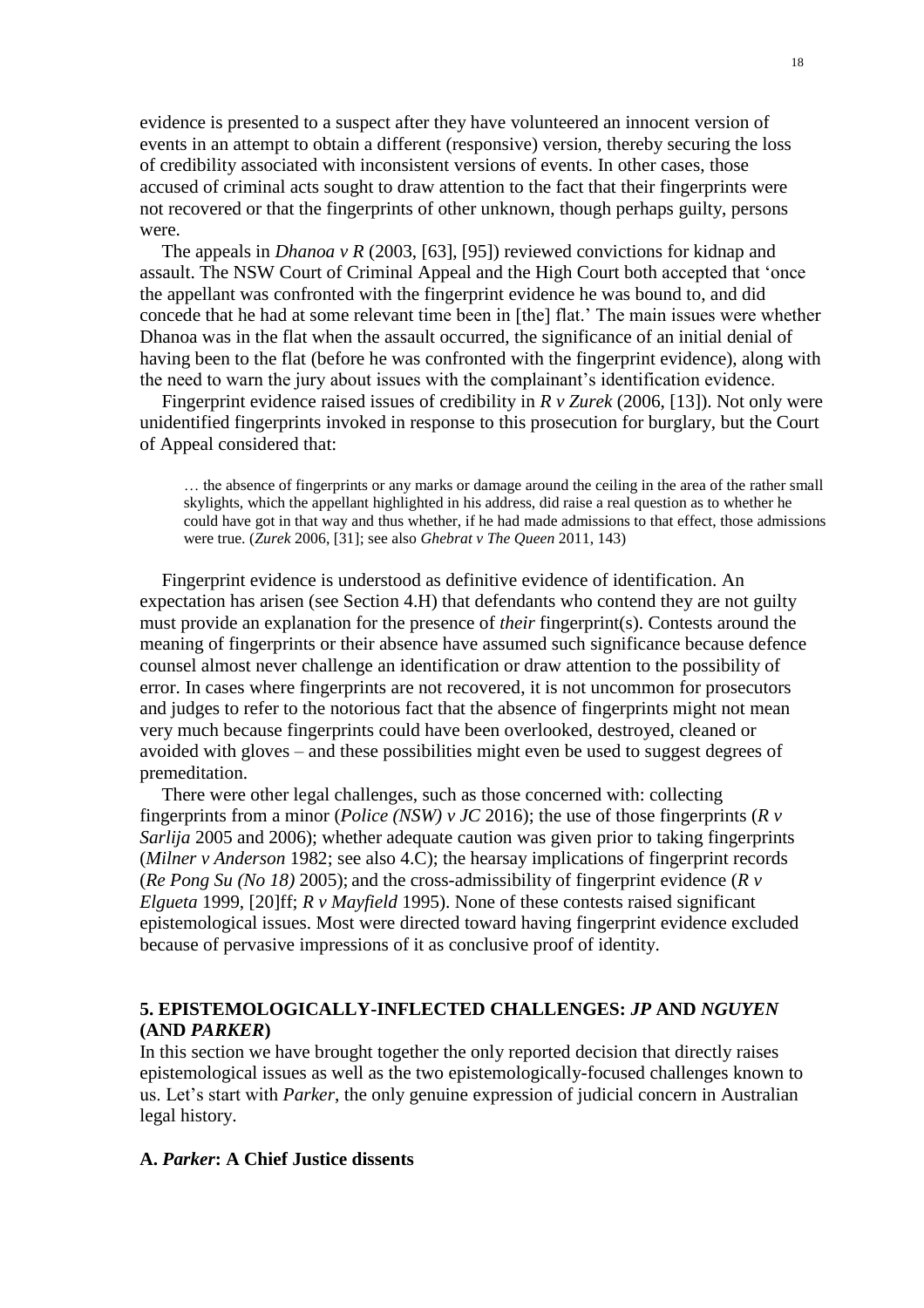The case of *Parker* stands out against every subsequent Australian decision because it is the only reported occasion when a judge (or court, see also Section 5.C) voiced epistemological concerns about the value of latent fingerprint evidence, as well as its scientific pretensions. It is all the more remarkable given that the appeal was not ostensibly concerned with admissibility (or reliability), but whether latent fingerprint evidence alone could support proof of guilt beyond reasonable doubt where identity was in issue – Section 4.B. In deciding the issue, the Chief Justice of Victoria referred to the 'extreme danger' of deferring to the opinion of the fingerprint examiner. Perhaps prescient, Madden CJ questioned the scientific basis for latent fingerprint evidence.

We are asked to accept the theory that the correspondence between two sets of finger-prints is conclusive evidence of the identity of the person who made those prints as an established scientific fact, standing on the same basis as the propositions of Euclid or other matters vouched for by science and universally accepted as proved. If this finger-print theory were generally recognized by scientific men as standing on this basis, there would be no more to be said. It is said that the markings on the fingers of any individual retain their special characteristics from the cradle to the grave, and also that the markings on the fingers of no two individuals are the same, so that absolute correspondence between a finger-print and the markings on a man's hand is unmistakable evidence that he is the person who made such print.

My difficulty arises from the fact that the subject of fingerprints has not been sufficiently studied to enable these propositions to be laid down as scientific facts. Finger-prints have been studied by Monsieur Bertillon in France from an anthropometrical point of view, and by Sir Francis Galton and a, few others, doubtless highly intelligent persons, from the standpoint of mere observers. But the matter has not been investigated by scientists generally so that we can say that the propositions relied on by the Crown are accepted scientific facts. (*Parker* 1912, 154)

The Chief Justice questioned the underlying assumptions – about permanence and uniqueness – as well as the scientific pretension of this new feature comparison procedure. He wondered how the witness' evidence, particularly about fingerprints being unique, could be tested.

But it is said that Detective Potter has himself examined 29,000 persons and found the finger-prints of no two alike. … How could his evidence be tested? He says he has examined 29,000 persons with this result. Who can say he has not, and how can his statement be tested on cross-examination? Nobody can, and therefore the identity of the prisoner would rest on his ipse dixit. (*Parker* 1912, 154; see also *Kumho Tire v Carmichael* 1999, 157)

The inability to test the evidence, combined with 'a savour of mystery' is said to make the identification by latent fingerprint an extremely dangerous type of evidence.

But when the detectives swear that no two men's finger-prints could possibly be alike, I think that that is apt to be accepted by the jury, who have no personal knowledge to test it by, and it cannot but be very bad for the prisoner. (*Parker* 1912, 155; see also *HG 19*99, [44] and *Honeysett v The Queen* 2014, [45])

Here, at the very origins of the institutionalised forensic sciences in Australia, we can observe one of the most senior judges in the country being attentive to the need for independent knowledge so that the evidence might be tested and rationally evaluated.

# **B. Admissibility challenges**

Notwithstanding *Parker*, and the many changes to the practice of fingerprint comparison after 1912 (discussed in Section 6), it was not until 2015 that an Australian lawyer – a junior barrister representing a minor in the Children's Court in Dubbo – actually conducted the first epistemologically-inflected cross-examination.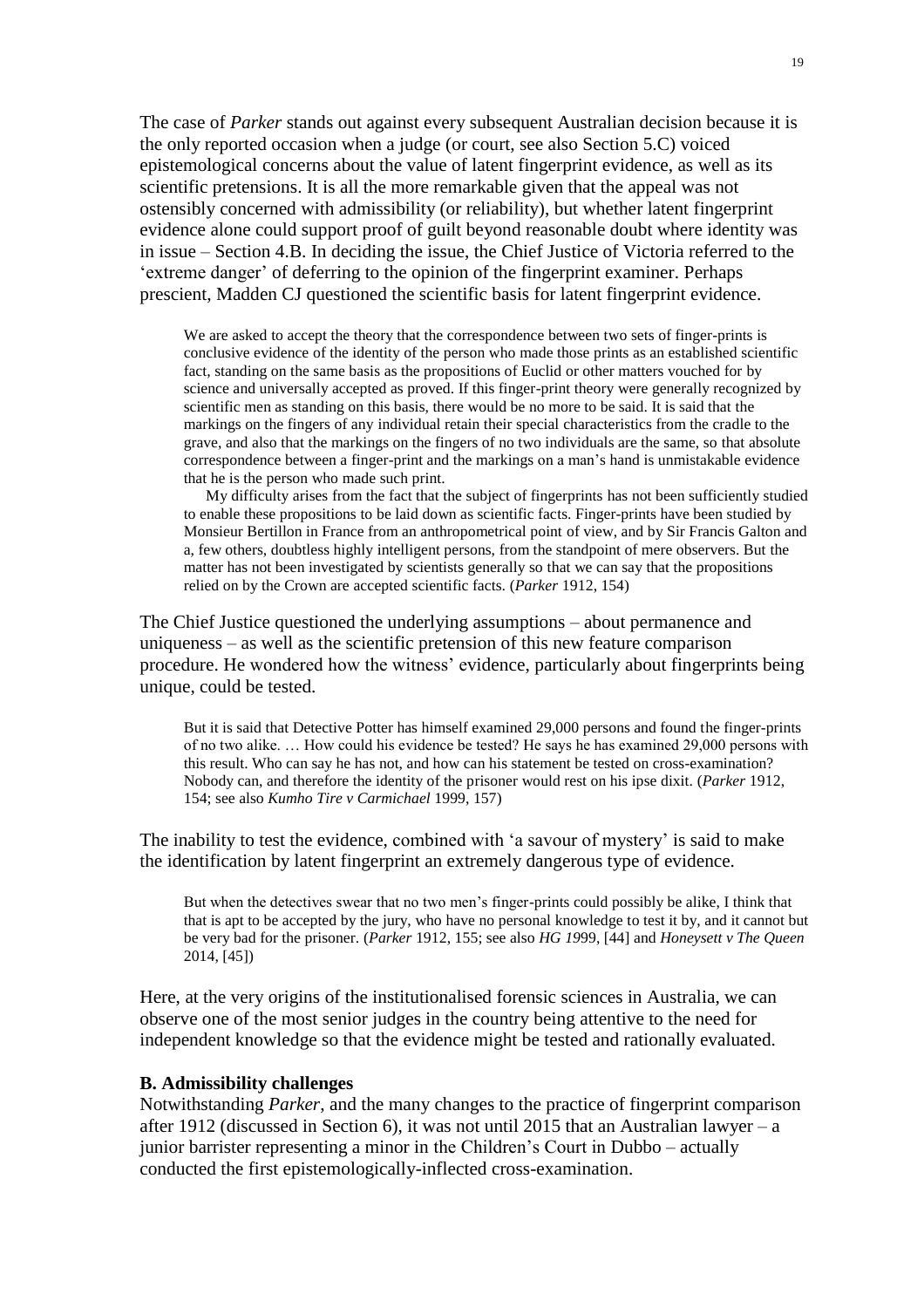## *i.* **JP v DPP***: A non-compliant report 'repaired'*

The case of *JP v DPP* reveals much about the complacent attitude of fingerprint examiners, prosecutors and courts. Notwithstanding adjectival rules, namely the *Evidence Act 1995 (NSW)* s 79 and the Code of Conduct for Expert Witnesses, regulating the admissibility and form of expert opinion evidence in NSW, the standard police pro forma for fingerprint evidence failed to explain what was done, who was involved, provide reasons, identify limitations and uncertainties, engage with proficiency, or cite any scientific literature. The actual Expert Certificate in *JP*, purporting to identify a single latent print to JP – and said to be based on 'specialised knowledge' – was little more than the kind of ipse dixit that so concerned Madden CJ in *Parker* (see Edmond, Martire and San Roque 2017).

On the voir dire defence counsel challenged the expert report (or certificate) and the associated opinion identifying JP as the youth responsible for an aggravated burglary. As part of that challenge, and drawing explicitly on the article 'How to cross-examine forensic scientists', counsel asked the examiner about his procedure and its validity and accuracy, his proficiency, dangers from cognitive bias, verification processes, the US and Scottish reports and so forth (Edmond et al 2014a). In response, the examiner explained that the ACE-V process was infallible when 'used in the correct method and way and by myself', insisted that he had never made an error, and testified that he was certain that JP left the fingerprint. Part of the cross-examination is reproduced in Section 3.A. He also testified that he had not heard of any of the scientific reviews of latent fingerprint comparison and preferred NSW Police procedures to the extent there were any differences. When pushed the examiner dismissed the independent scientific reports as 'someone's opinion in America' (Edmond, Cunliffe, Martire and San Roque 2019).

The magistrate found the certificate compliant, the opinion admissible and concluded that the examiner was not 'shaken' by cross-examination that exposed his lack of familiarity with the most important development in his 'field' in recent decades and perhaps ever. On appeal, the Supreme Court found the Expert Certificate to have been non-compliant with the requirements of the Code of Conduct, but the examiner's answers in cross-examination were said to have cured the deficiencies. Without eliciting any obvious knowledge, the defence somehow repaired the report thereby rendering the opinion admissible.

What is remarkable is that none of the judicial officers in *JP* engaged with the detail of the examiner's testimony or the critical scientific materials – discussed in Section 1.B – raised during the proceedings. Rather, long legal reliance and the experience of the fingerprint examiner seems to have been sufficient (Cole 2004), notwithstanding authoritative scientific rejection of legal use and practitioner experience as credible bases for scientific and technical forms of expertise, and UEL s 79 expressly calling for 'knowledge' (PCAST 2016, 55-56; Edmond and Martire 2017a).

This was the first epistemological challenge to latent fingerprint evidence in Australia that we are aware of – even though the epistemic dimensions of the challenge were not reported. The specifics of the challenge and the scientific materials assembled by defence counsel are not cited or discussed in the reported decision. Indeed, the appeal affords very limited insight into the serious epistemological issues that were raised though elided during the trial. The case reveals the difficulty of trying to cross-examine a witness who is unfamiliar with consensus reviews by peak scientific and technical organisations. The examiner's ignorance meant that he would not accept the authority of reports of unquestioned authority, consequently they could not form part of the record (Edmond, Hamer and Cunliffe 2016).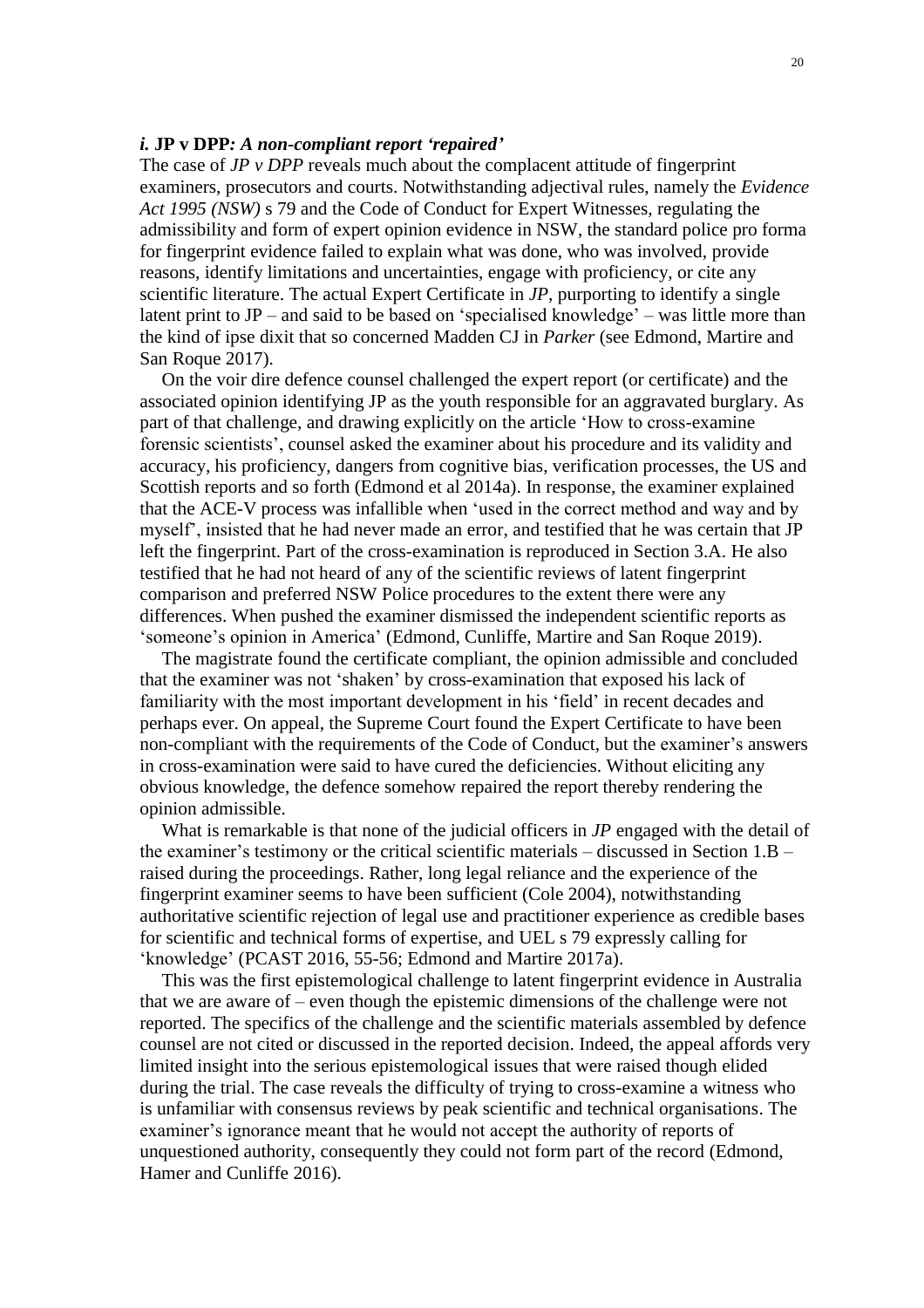### *ii.* **The Queen v Nguyen***: Inability to shake a more informed examiner*

More recently, in *The Queen v Nguyen* (2018, 1-13, 1-21), a barrister, relying on an unpublished paper circulated by defence counsel from *JP*, sought to challenge latent fingerprint evidence in a case where the identification was based on multiple latent prints. In this case, the fingerprint examiner was much better informed. Though, notwithstanding the examiner's familiarity with the scientific reports and some of the research on which they drew, the transcript conveys a discernible partiality – a pro-prosecution defence of 'the science'. This is instantiated in the tendency: to rely on uniqueness (1-13, 1-21); to persist with categorical identification without meaningful qualification (1-21); to selectively invoke favourable assessments – e.g. foundational validity – but omit less favourable assessments – e.g. questions about the validity of ACE-V as applied (1-14, 1- 20); to characterise fingerprint comparison as an objective process (1-14); to imply cognitive bias was mitigated by ACE-V (1-15, 1-22, 1-24); to suggest that the NRC report was 'United States specific' (1-19); not to concede the reality of error; and to misrepresent (perhaps based on a methodological misunderstanding) the implications of some of the most important contemporary research (1-15-16). Curiously, in responding to questions the examiner did not explain the evidentiary significance of recovering three different latent prints at the crime scene.

Counsel in *Nguyen* struggled against the (reasonable) presumption that the evidence would be admissible. Confronted with a relatively sophisticated fingerprint examiner he was unable to make headway. Effectively following a script (and not technically adept), counsel was not in a position to interrogate serious omissions and problematic answers with insightful follow-up questions (Edmond, Cunliffe, Martire and San Roque 2019). Following a guilty plea there was no trial, no review and no documentation readily accessible to others. The only persons who know of and read the transcript from *Nguyen* (and *JP*) are attentive latent fingerprint examiners – especially trainees.

*JP* and *Nguyen* were both recent, and related, admissibility challenges. They provide an indication of an emerging awareness, among a handful of defence lawyers, of deficiencies with latent fingerprint evidence. As things stand, these cases could be invoked, by those seeking to defend our adversarial system, as support for legal awareness of scientific research, an ability to challenge evidence and stimulate appropriate judicial responses. However, that would be a tendentious assessment. These cases are historical outliers and both suggest the practical ineffectiveness of crossexamination. Moreover, the transcript reveals that these lawyers, unusual for their willingness to ask epistemologically-oriented questions, struggled to apply the wealth of available scientific resources to successfully extract appropriate concessions, demonstrate limitations, undermine credibility, and discomfort judicial officers.

In consequence, neither *JP* nor *Nguyen* provide much assistance. With the expert reports, submissions and transcripts all invisible, the cases seem to actually affirm traditional legal practice and commitments. From a distance, adversarial testing seems to have confirmed the value of latent fingerprint evidence as complete evidence of identity. After all, according to the judges, these fingerprint examiners were not shaken by what is, implicitly, rigorous forensic testing. Indeed, from a distance – and through the opacity of appellate description in  $JP$  – these cases might be invoked as support for the admissibility of categorical fingerprint evidence, in conjunction with the legal acceptance of uniqueness, the practical infallibility of ACE-V, the unlikelihood (even impossibility) of error, the accuracy of the method and so on.

### **C.** *Parker* **and criticism of uniqueness**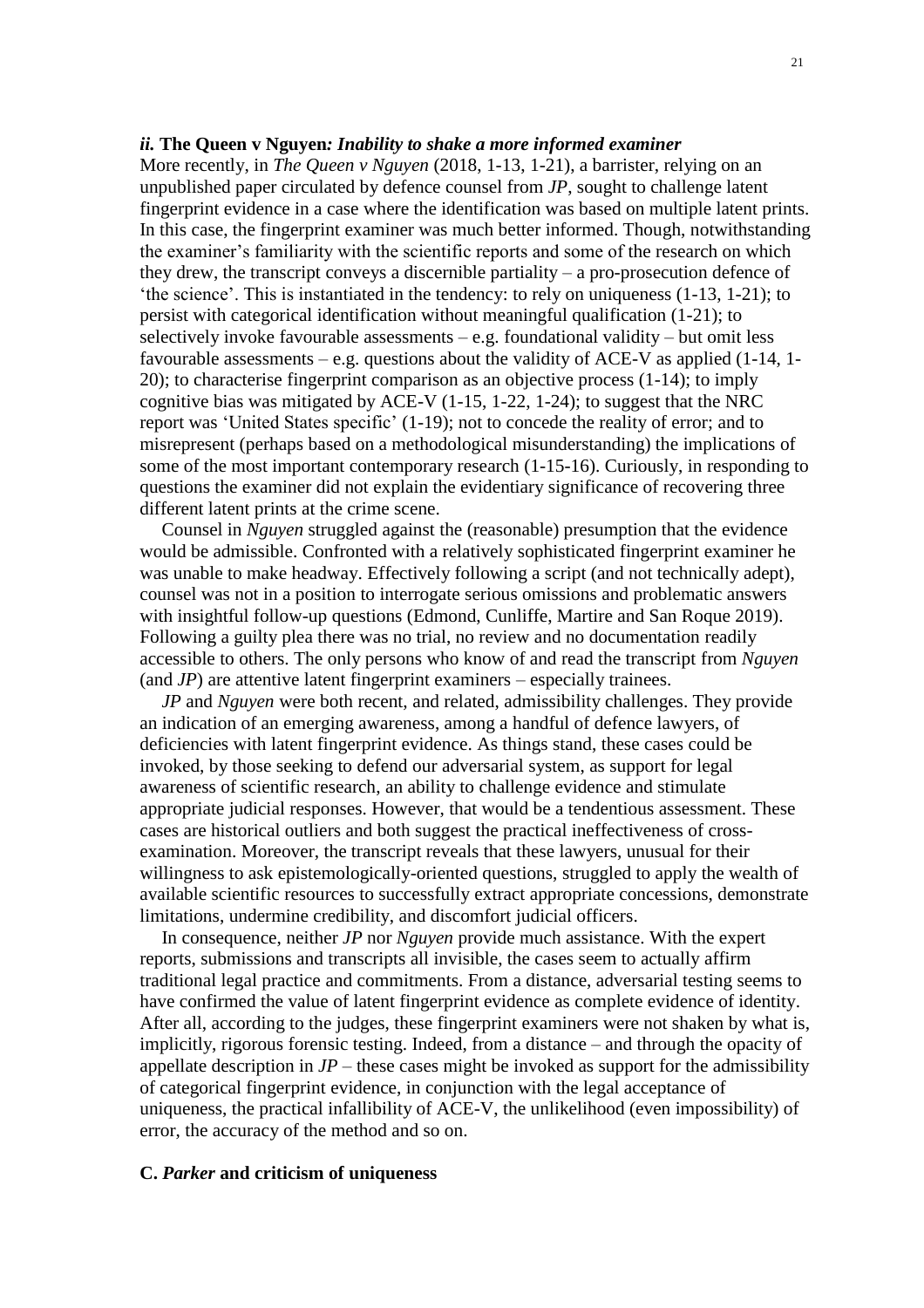Finally, there is a curious inconsistency between the way fingerprint evidence is routinely presented – as categorical identification – and a proscription flowing from *Parker* (and *Ghebrat v The Queen 2*011). The ability to individualise persons from one or more fingerprints is frequently linked to the contention that fingerprints are unique. The syllogistic reasoning runs as follows:

- 1. Fingerprints are unique.
- 2. A fingerprint examiner claims that latent fingerprint A matches a fingerprint belonging to JP.
- 3. Therefore JP deposited fingerprint A.

This approach is misconceived for several reasons (PCAST 2016, 61-62). First, we can never test whether fingerprints are unique, or even whether parts of fingerprints (i.e. most latents) are unique. Fingerprints are highly variable, and may be unique, but uniqueness is an assumption and is not essential for fingerprint comparison to have significant evidentiary value. Secondly, regardless of whether fingerprints are (or are not) unique, that does not address the adequacy of match decisions. And, problematically, fingerprint examiners occasionally make errors – both false negatives and false positives. The alleged uniqueness of fingerprints does not resolve the issue of why some matches are erroneous, or whether an error has been made in a particular case. The procedure is subjective and inescapably error prone. The examiner has to determine whether the latent print is sufficient for comparison, compare the prints and decide whether any differences are 'real' or 'artefactual'. For, fingerprints are never identical (NIST 2012, 204). Errors come from the subjective nature of such interpretive activities and the risk of error may be accentuated where prints are on the margins of sufficiency, exhibit significant differences (and similarities) that may be real or artefactual, and cognitive bias (e.g. suggestion) is not managed.

This point is important because examiners and courts (as in *O'Callaghan, JP* and *Nguyen*) have conflated assumptions about uniqueness with the accuracy of identification. This conflation appears at the very beginning, when the High Court used an analogy with handwriting, to explain that fingerprint evidence was idiosyncratic. In refusing leave to appeal in *Parker*, the Chief Justice of Australia offered the following obiter:

The fact of the individuality of the corrugations of the skin on the fingers of the human hand is now so generally recognized as to require very little, if any, evidence of it, although it seems to be still the practice to offer some expert evidence on the point. *A finger print is therefore in reality an unforgeable signature.* That is now recognized in a large part of the world, and in some parts has, I think, been recognized for many centuries. (*Parker* 2012, 683 italics added; *Clark v Ryan* 1960, [5])

Significantly, in the Victorian Court of Appeal the judges had unanimously rejected this very contention. Notwithstanding Madden's CJ dissent, the Court questioned the claim about the individuality (or uniqueness) attributed to fingerprints. The other judges agreed with Madden CJ: that 'the statement made by the expert witnesses that there could not be two finger-prints alike should not have been admitted, because … their knowledge or the knowledge of anyone else on the subject does not profess to be based on any universal law, but is merely empirical' (*Parker* 1912, 155). That is, it was based on personal experience. Justice Hodges did not think it 'necessary to say that there could not be any other finger-mark in the world like it' and agreed 'with what the learned Chief Justice has said as to the admissibility of that piece of evidence' (*Parker* 1912, 158). Justice Cussen indicated that fingerprint examiners might identify differences (for exclusionary purposes), but as far as identification was concerned they could merely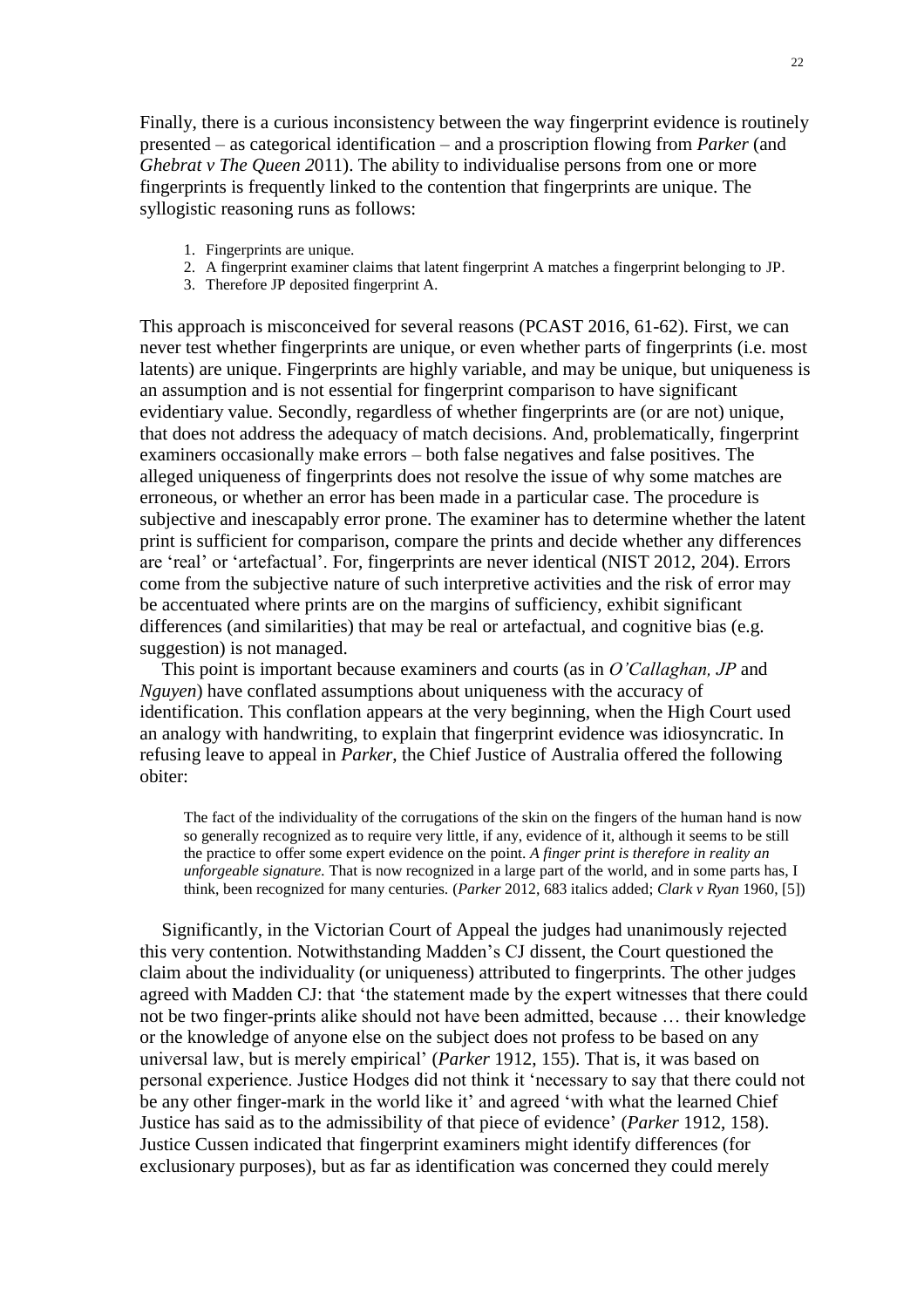point out similarities to the jury for its consideration (*Parker* 1912, 161; Cole 2011). The headnote in the Argus Law Reports summarised: 'Evidence by experts that no two fingerprints can be identical is not admissible as being the statement of a scientific fact based upon a universal law' (*Rex v Parker* 1912).

These concerns were independently endorsed a century later on appeal in *Ghebrat v The Queen*. Summing up, the trial judge had said:

If the characteristics of the two patterns of fingerprint samples have been found to match at a sufficient number of points, it is possible to say with certainty that the samples came from the same person and if you accept that, that evidence can be used to find that the fingerprints were from that person. … In this case, the expertise of Mr Gordon [the examiner] was not challenged, in other words, it was not said that he is not an expert, but the suggestion put to him was that like any human bring, he can make a mistake; it is a subjective judgment that he makes, *although he said it did not happen certainly in this case.* (*Ghebrat* 2011, [27]-[28] italics in original)

Here we can see the consequence of the unstated assumption about uniqueness manifesting. If there are sufficient similarities (here 'points') then the individual can be categorically identified: in *Ghebrat* the identification is characterised as mistake-free. The Court of Appeal was concerned that the summing up may have been misleading:

… the jury could well have been unsure whether fingerprint matching involved a matter of simply reaching a sufficient number of points of similarity or not … the judge's summary would have left the jury with the impression that the process undertaken had been completed to a point that established certainty when this was not supported by the evidence. (*Ghebrat* 2011, [32])

What is perhaps most remarkable about *Parker* and *Ghebrat* is that these concerns and their implications have been ignored not only by fingerprint examiners and defence counsel but also by prosecutors and trial judges.

A problem at the heart of latent fingerprint comparison is that once examiners are prevented from equating a match with categorical identification of a specific person, as these judgments seem to require (and Cussen J makes explicit), the question of what examiners can legitimately opine arises (Cole 2005, 2009). Here, problems with the frequency, distribution and inter-relatedness of features, as well as the question of error (e.g. how often are very similar looking partial prints from different persons mistakenly matched), emerge front and centre (Cf *R v Lucas* 1992, 118; *R v Ngo* 2001, [1]-[7]). For, in the absence of uniqueness examiners can only suggest that similarities are probative to some unknown – though non-trivial – degree (AAAS 2017). Fingerprint examiners have historically hidden behind uniqueness and assumed (or pretended) that it effectively circumvented the need to address fundamental methodological and statistical problems.

# **6. UNCONTESTED: METHODOLOGICAL, TECHNOLOGICAL AND OTHER CHANGES**

Other than in the cases described in Section 5, there is little discussion of the 'science of fingerprints'. Given the historical lack of scientific support this circumstance is surprising and should unsettle conventional accounts of the effectiveness of adversarial testing and specifically trial safeguards. The lack of epistemological challenges is all the more remarkable given the level of change – both methodological and technological – that transpired across the twentieth century and beyond. Non-trivial changes include: the slow development of fingerprint bureaus and their institutionalisation; introduction of formal training and certification; changing methods for collecting fingerprints from crime scenes; the introduction of electronic collection and storage systems (e.g. Livescan); the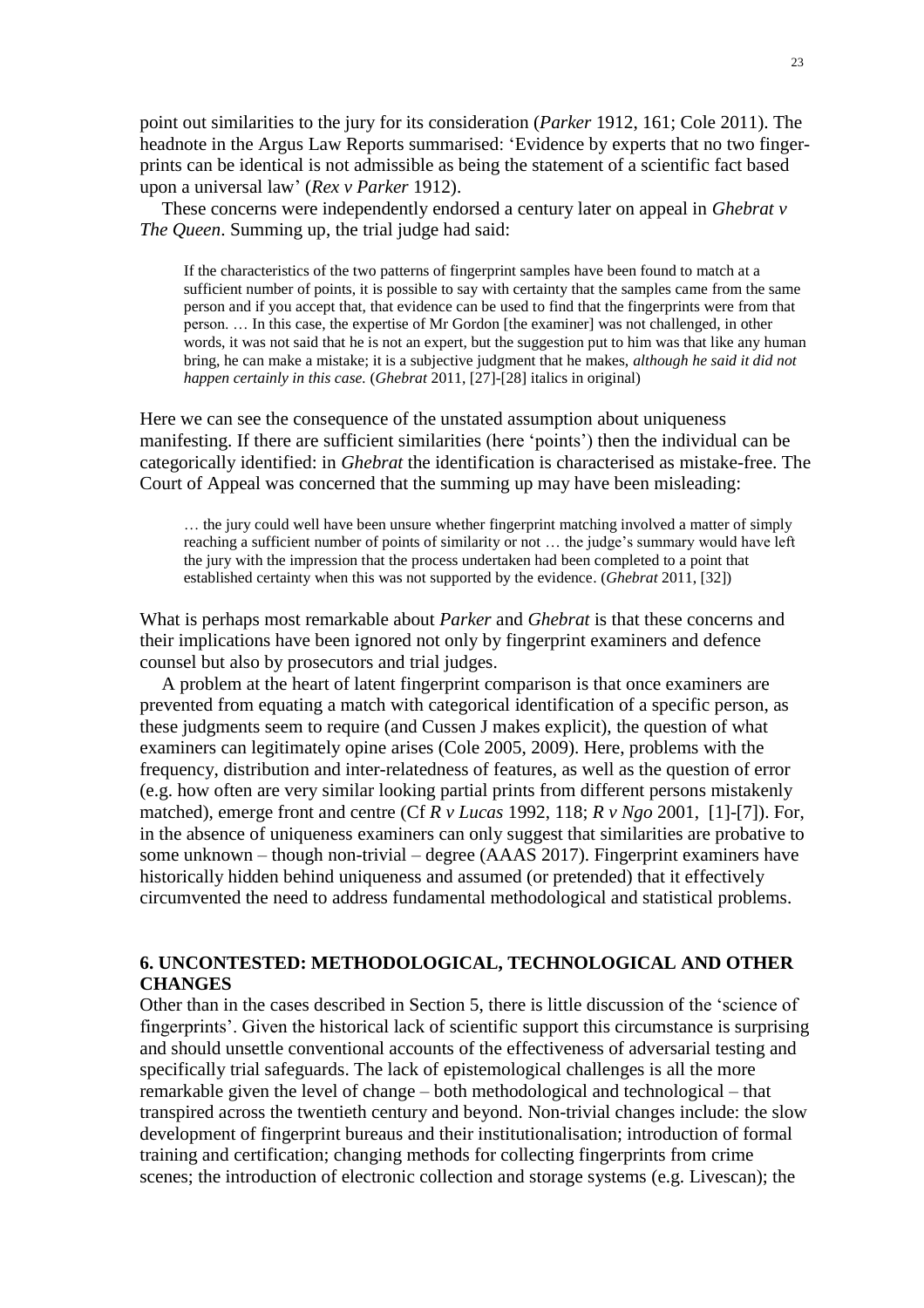introduction of algorithms for searching the rapidly expanding number of electronically accessible prints (e.g. NAFIS); abandonment of the point system and the move to holistic analysis (Evett and Williams 1996; Cf *R v Buckley* 1999); 6 the adoption of ACE-V (bare references in *JP, Ghebrat* and *Wright v WA 2*010*,* [253]); new chemicals and apparatus for visualizing fingerprints (e.g. ninhydrin in *R v Mackenzie* 1995); the Splatt and Chamberlain Royal Commissions leading to establishment of the National Institute of Forensic Sciences (now supervised by police); the use of digital photography to capture latent prints; the introduction of civilian fingerprint examiners (employed by police); 'independent' accreditation of fingerprint bureaus by the National Association of Testing Authorities (repeatedly signing off on validation under ISO 17025 before it was achieved); the formation of technical and professional societies (with ethical obligations, e.g. International Association for Identification and the Australian and New Zealand Forensic Science Society); the appearance of scientific critiques by the NAS, NIST, PCAST and the AAAS (from 2009); the first validation studies (published by Ulery et al, in the US and Tangen et al in Australia in 2011), and so on. A search of the leading cases and databases might lead one to infer that nothing of significance happened during the century. Hardly any of the institutional, methodological and technological developments, some profound, seem to have inspired much in the way of disclosure, concession, challenge or comment.

The dearth of epistemological challenges is all the more curious because from 1998 there had been sustained (though ultimately unsuccessful) admissibility challenges in the US (e.g. *US v Mitchell 2*004, 235-241; *[US v Llera-Plaza](http://www.westlaw.com/Find/Default.wl?rs=dfa1.0&vr=2.0&DB=506&FindType=Y&ReferencePositionType=S&SerialNum=2004376299&ReferencePosition=235)* 2002; Cf *Tang* 2006, [145]; Cole 2005).

# **7. CONCLUSION**

 $\overline{a}$ 

This analysis of reported decisions suggests that prosecutors and judges believed they were administering pre-trial procedures, trials and appeals in ways that were fulfilling institutional and societal expectations. They appear to have believed that trials were fair, that forensic science evidence was properly expressed, explained and, where appropriate, tested. Yet, there is no *report* of a lawyer or judge ever requiring a latent fingerprint examiner – who claimed to have categorically identified a person – to address the questions: Can you do it? How good are you? And, how do you know? There is no discussion of the validity and accuracy of the different procedures (culminating in electronic databases, search algorithms and ACE-V), employed across more than a century of use. There has been no meaningful engagement with authoritative scientific reviews and associated research. Nevertheless, Australian courts continue to allow latent fingerprint examiners to make categorical statements about identify without reference to limitations or an indicative error rate. Australian lawyers and courts are yet to require fingerprint examiners, and many other forensic practitioners, to present their opinions in 'scientifically plausible' terms (NRC 2009, 142; AAAS 2018, 9).

This study reveals a great deal about adversarialism as well as our legal institutions and personnel. While cross-examination can be a very effective forensic tool, the

<sup>6</sup> The number of points arises sporadically, though usually in response to prompting in cross-examination. See *R v Graham* (2017) 325 FLR 21, [43]; *CZB v Children's Guardian* [2017] NSWCATAD 208, [86]; *JP*, [27]; *R v Milos* [2014] QCA 314, [132]; *HZXD v Innovation Australia* (2010) 80 ATR 939, [17]; *Soutar v Commissioner of Police* [2006] NSWDC 95, [60]; *R v Tang* (2006) 65 NSWLR 681, [144]; *Bennett v Police* [2005] SASC 167, [15], [17], [39]–[40]; *Bennett v Police* [2005] SASC 415, [5]–[7], [22], [23], [28]; *Mickelberg v The Queen* [2004] WASCA 145, [186]–[187], [192], [310], [320]–[322], [328], [329], [337], [487], [526]; *R v Burling* [2002] NSWCCA 298, [19]; *R v Walsh* (1993) 70 A Crim R 408; *Re Niko Tomicic v R* [1989] FCA 333, [16]; *R v Moore* [\[1982\] Qd R 162,](https://www-westlaw-com-au.wwwproxy1.library.unsw.edu.au/maf/wlau/app/document?docguid=I89e8ec6156f111e7b72885f377cdafea&&src=rl&hitguid=I01c22b8f9d5811e0a619d462427863b2&snippets=true&startChunk=1&endChunk=1&isTocNav=true&tocDs=AUNZ_CASE_TOC#anchor_I01c22b8f9d5811e0a619d462427863b2) 169; *MacDonald v A-G (Cth)* (1980) 24 SASR 294, 299.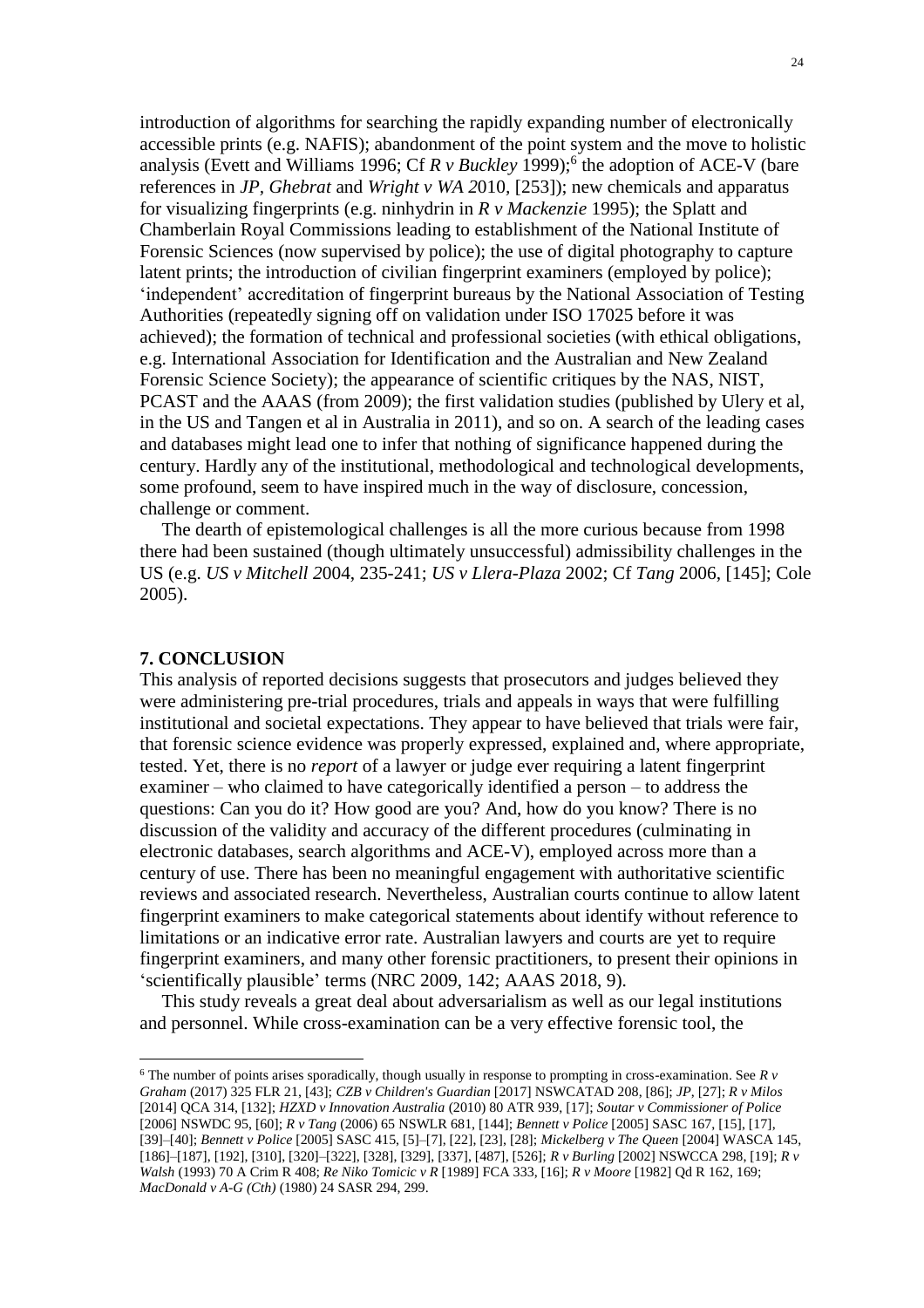questioning of forensic scientists is quite often technically ignorant, misguided and ineffective. Leaving reliability (and validity) issues for the trial – in reality for the defence and the jury – has not worked. The dearth of epistemological engagement, and the apparent widespread ignorance of this limitation, suggest that the system is failing and is insensitive to its failings. Adversarialism has not led to the recognition of serious problems with the way latent fingerprint evidence was and is adduced, presented, challenged and summarised (and presumably evaluated) in courts.

In conclusion we want to make five brief observations. We begin with the systematic misrepresentation of latent fingerprint evidence. In almost every case where latent fingerprint evidence was raised – in witness questioning, in plea and charge negotiations, in inquests, in committals, during voir dires, trials and appeals, the value of latent fingerprint evidence was systematically mis-represented in ways that advanced the interests of the prosecution. It was routinely mis-represented as practically certain evidence of identity before and after appropriate scientific evaluation had been performed. Suspects, defendants, appellants and lawyers will have understood that the criminal justice system treated fingerprint evidence as practically insurmountable – even if identification was mistaken. Such attitudes and inveterate confidence in our adversarial system – rather than actual error-free performance by examiners – might help to explain why mistakes have not been identified.

Non-disclosure and non-recognition of the lack of evaluation suggests that our legal processes do not operate as trial and appellate judges envisage. Decisions about charging, challenges to the admissibility of evidence, indeed all attempts to evaluate the subjective opinions of latent fingerprint examiners, seem to have been undertaken on the basis of impressions, beliefs and institutional folklore rather than knowledge derived from scientific study. Not only were impressions, beliefs and institutional folklore misguided (indeed biased), but prevailing attitudes discouraged epistemological challenges. This condition persists.

In the absence of scientific insight into the value of latent fingerprint evidence, decision-makers were not provided with the information required to evaluate this opinion evidence (Edmond 2015a). They were not provided with an indicative error rate or told about uncertainties and limitations. In consequence decision-makers were obliged to rely upon proxies such as examiner experience, the (cultural) plausibility of uniqueness and its implications for identification, how well the examiner performed in cross-examination (e.g. Were they shaken?), whether latent and reference fingerprints appeared similar (if provided), the fact that the evidence was admitted in serious criminal proceedings, and so on. Individually or in combination such proxies cannot validate a procedure, provide a reliable indication of its accuracy or an examiner's ability. Rather than rational evaluation they encourage speculation or deference.

One of the most disconcerting features of this account is the apparent inability to place mainstream scientific perspectives before trial and especially appellate courts (Cf *Aytugrul v The Queen* 2012; Hamer 2013). At no stage did courts ever require them, and even as they became available, prosecutors and judges did not exhibit interest. There are no references in any of the publicly available legal documents to mainstream scientific research and reports on latent fingerprint evidence. Instead, we encounter the opinions of latent fingerprint examiners about the value of their opinions, reiterated or endorsed by prosecutors and judicial officers. Our rules, jurisprudence and judicial attitudes seem remarkably antithetic to defence introduction of scientific critiques – however authoritative or destabilizing. Whereas we might have expected judges concerned about rectitude and fairness to be unsettled by mainstream scientific criticism, they have preferred to trust their traditions, the state's fingerprint examiners (including those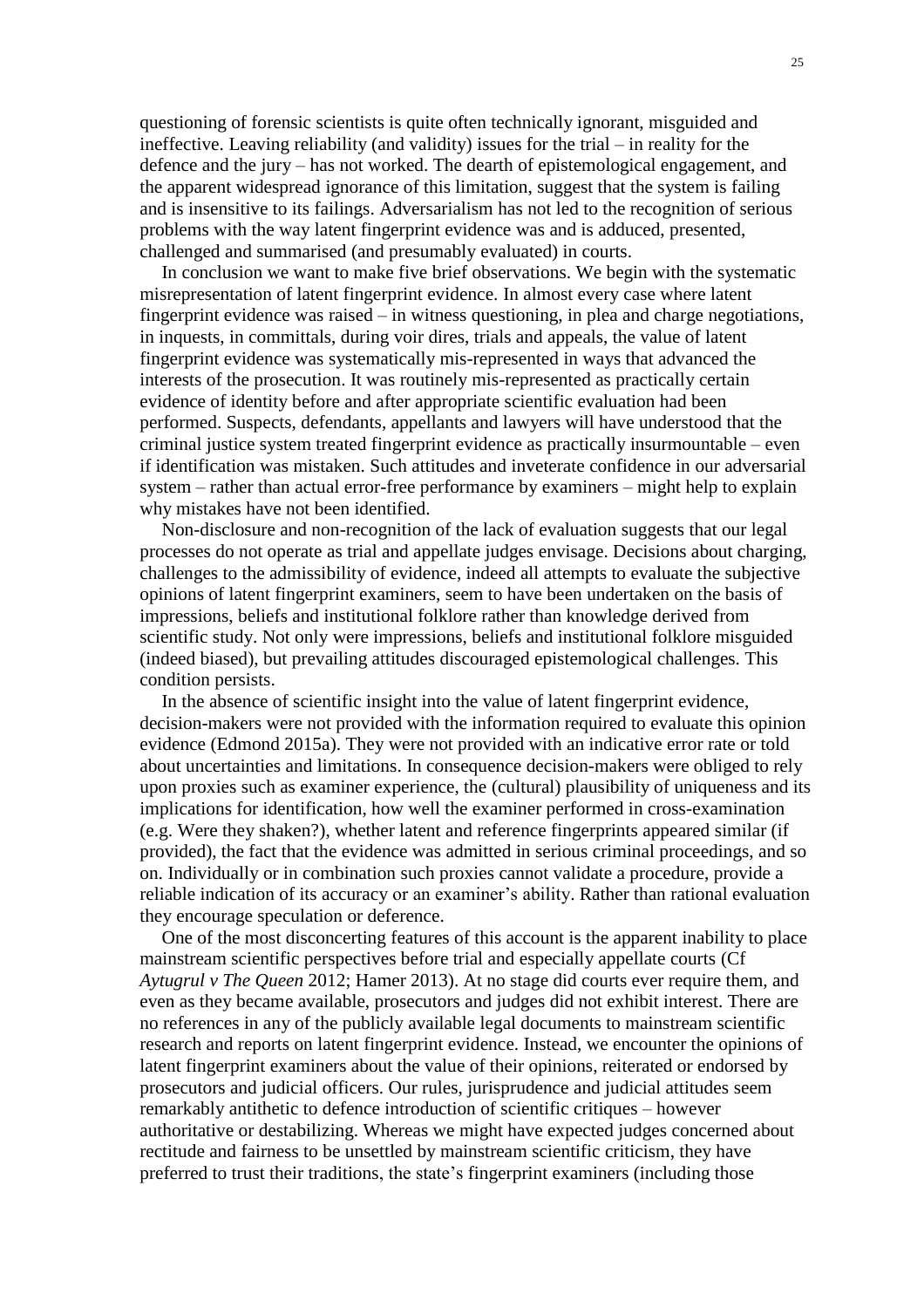without relevant knowledge), and treat independent scientific research and advice with suspicion.

When eventually tested by Ulery (2011) and Tangen (2011) and their colleagues, latent fingerprint evidence turned out to be generally accurate, though not infallible. Subject to scientifically legitimate forms of expression, that incorporate limitations and provide an indication of accuracy, latent fingerprint evidence should be admitted and relied upon in Australian criminal proceedings. The story is much less clear with other untested or less reliable forms of forensic science and medicine. What courts should do with ballistics evidence, where firearms examiners purport to link ammunition to a specific gun on the basis of unique features is unclear (PCAST 2016, 111: 'falls short of … foundational validity'). And, what about blood spatter, shoe prints, tool marks, document comparison and a range of other pattern-based forensic sciences? The use of anatomists and others to assist with the interpretation of images has raised some judicial concern, but produced little in the way of guidance (*Honeysett* 2014; Edmond 2015b). Who should be able to interpret images and, as importantly, should we allow translators and investigators to make transcripts or interpret speech or identify speakers in sound recordings where abilities are untested and hence unknown (*Nguyen v R 2*017; *Kheir v The Queen 2*014; *Tran & Chang v The Queen 2*016; *Chen v R* 2018; Fraser 2019)? The fact that most Australian forensic scientists (and all ad hoc experts) operate in suggestive conditions, where those engaged in difficult interpretative tasks are unnecessarily exposed to suggestive information, accentuates problems and increases the risk (if not the awareness) of error, exaggeration and over-valuation (Edmond and San Roque 2012; Edmond et al 2014b).

Finally, it is important to distinguish legal engagement with DNA profiling evidence. For a number or reasons DNA profiling evidence might be considered exceptional – in comparison with latent fingerprint and many other *traditional* forensic 'sciences' (Aronson 2007; Mnookin et al 2011). Important differences include: DNA profiling (initially 'DNA fingerprinting') was originally developed by scientists rather than police and investigators (Lynch et al 2008; Harris 2012); independent scientists were publicly critical of some of the original forensic applications and this led to sophisticated defence challenges (e.g. *People v Castro* 1989); peak scientific organisations intervened (e.g. NRC 1992, 1996) to review practices and set standards; and, non-aligned biologists, geneticists and statisticians, called by the defence (compare the state's monopoly on the training of latent fingerprint examiners), participated in continuing technical challenges, particularly as new procedures and techniques appeared (see e.g. *R v Tran* 1990, 242; *R v Pantoja* 1996; *R v Karger* 2001; *R v Gallagher* 2001, [36], [62], [72], [114], [140]; *Tuite v The Queen* 2015). While the response to DNA profiling *might* be advanced as an example of legal success, the light it casts on legal responses to the other less studied feature comparison forensics is instructive. Why do we care about the validity and scientific reliability of DNA profiling evidence but not latent fingerprint evidence, and why is DNA profiling (and some forensic chemistry) expressed in probabilistic rather than categorical terms? As a science-based procedure, DNA profiling casts a bright and uncomfortable light on the traditional forensic sciences and the inconsistent performance of our adversarial legal institutions.

This article illustrates the importance of validity, scientific reliability and proficiency (and concern with cognitive bias) as admissibility criteria for many, perhaps most, types of forensic science and medicine evidence; but especially feature comparison procedures. Simultaneously, in demonstrating the inability of lawyers and judges to recognise serious methodological problems or engage with independent technical advice from organisations of impeccable authority, it suggests that our current legal personnel might be incapable of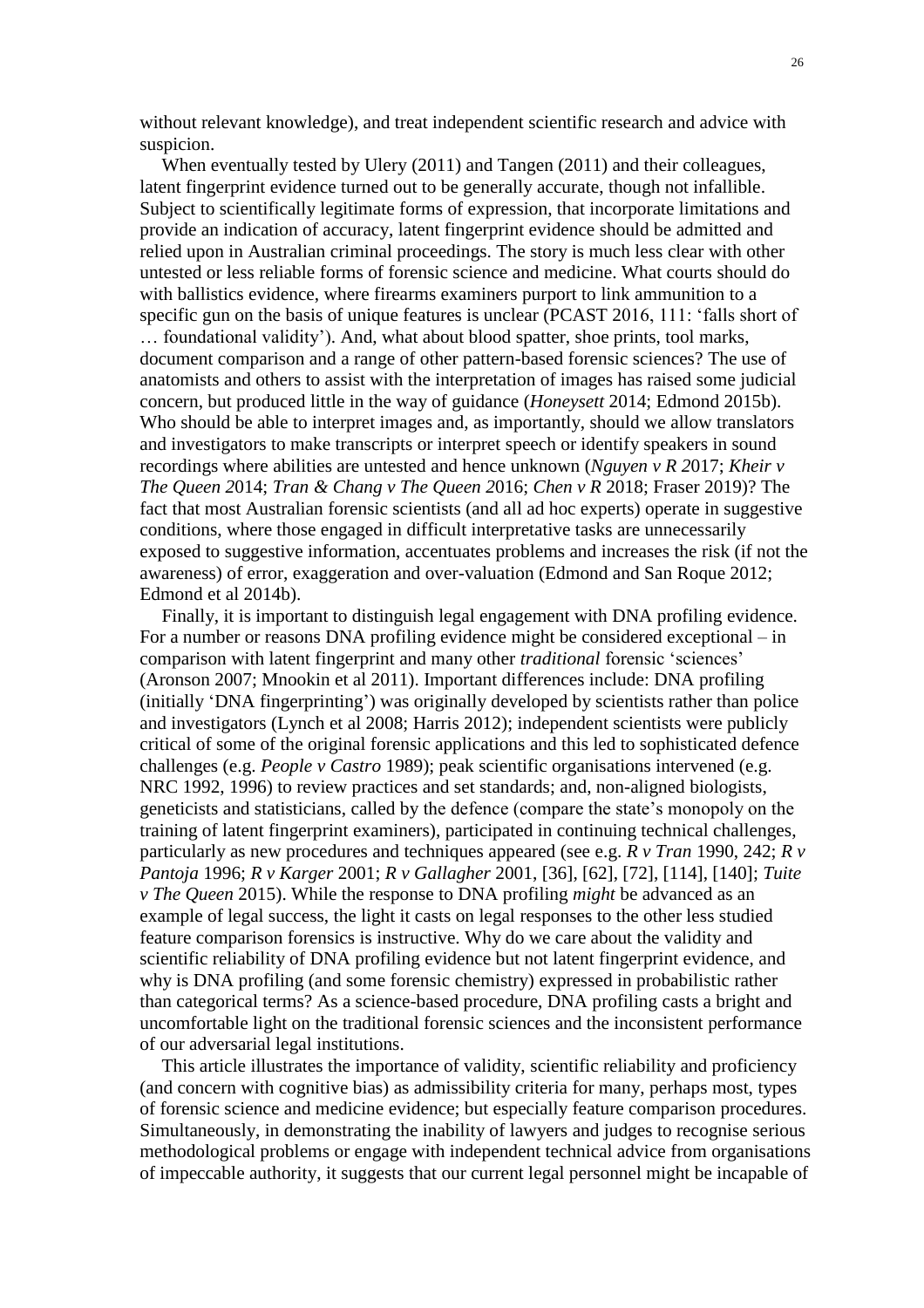effectively regulating forensic science evidence. Our judges are either oblivious to, or seemingly unconcerned with, a long century of adversarial mechanisms failing to operate as intended. Notwithstanding a professional ideology committed to rectitude and fairness, along with norms, rules and procedures said to facilitate those ends (Ho 2008), Australian judges seem to be ignorant, and are certainly mute, about serious structural problems and historical failures (Cf Maxwell 2019). Our legal personnel are yet to address many of the refractory issues haunting the forensic sciences of the twentieth century. It is hard to imagine they have positioned us well for the challenges of the twenty first.

#### **Cases (not in footnotes)**

*ACP v Commissioner of Police (NSW)* [2011] NSWADT 249 *Aytugrul v The Queen* (2012) 247 CLR 170 *Azzopardi v R* (2001) 179 ALR 349 *BA v Attorney-General* [2017] VSC 259 *Bennett v Police* [2005a] SASC 167 *Bennett v Police* [2005b] SASC 415 *CFMEU v Boral Resources (Vic) Pty Ltd* [2015] HCA 21 *CGG v Commissioner of Police (NSW)* [2017] NSWCATAD 29 *Chahine v The Queen* [\[](https://www-westlaw-com-au.wwwproxy1.library.unsw.edu.au/maf/wlau/app/document?&src=doc&docguid=I7789046e9d8e11e0a619d462427863b2&snippets=true&startChunk=1&endChunk=1&extLink=false)2006] NSWCCA 179 *Chen v R* [2018] NSWCCA 106 *Clark v Ryan* (1960) 103 CLR 486 *Dhanhoa v R* [2003] HCA 40 *Dasreef Pty Ltd v Hawchar* (2011) 243 CLR 588 *Daubert v Merrell Dow Pharmaceuticals Inc,* 509 US 579 (1993) (US) *Dietrich v The Queen* (1992) 177 CLR 192 *Dyers v The Queen* [2002] HCA 45 *Folkes v Chadd* (1782) 3 Dougl 157; 99 ER 589 (Eng.) *Ghebrat v The Queen* (2011) 214 A Crim R 140 *Gilbert v R* [2000] HCA 15 *HG v The Queen* (1999) 197 CLR 414 *Hillstead v The Queen* [2005] WASCA 116 *Honeysett v The Queen* (2014) 253 CLR 122 *Hunter Quarries Pty Ltd v Morrison* [2017] NSWCCA 326, 96 NSWLR 658 *IMM v The Queen* (2016) 257 CLR 300 *JP v DPP* [2015] NSWSC 1669 *Kheir v The Queen* (2014) 43 VR 308 *Kuehne v R* [2011] NSWCCA 101 *Kumho Tire v Carmichael*, 526 US 127 (1999) (US) *Lawless v The Queen* (1979) 142 CLR 659 *Lee v Superior Wood Pty Ltd* [2019] FWCFB 2946 *Mahmood v Western Australia [No 2]* [2008] WASCA 259 *Maniaci v The Queen* [2000] WASCA 195 *Mansell v Western Australia [No 6]* [2013] WASCA 120 *Mickelberg v The Queen (No 3)* (1992) 8 WAR 236 *Mickelberg v The Queen* [2004] WASCA 145; 29 WAR 13 *Milner v Anderson* (1982) 42 ACTR 23 *Nguyen v R* [2017] NSWCCA 4 *O'Grady v The Queen* [2012] NSWCCA 62 *Palmer & Ors v The Queen & Anor* [1998] WASCA 153 *Palmer v R* [1998] HCA 2 *People v Castro* 143 Misc.2d 276 (1989) (US) *Police (NSW) v JC* [2016] NSWChC 1 *R v Ahola (No 6)* [2013] NSWSC 703 *R v Aljubouri* [2019] NSWSC 180 *R v Barbera* (1972) 1 NSWLR 612 *R v Beattie* [2000] NSWCCA 201 *R v Bonython* (1984) 38 SASR 45 *R v Buckley* (1999) 163 JP 561 (Eng.)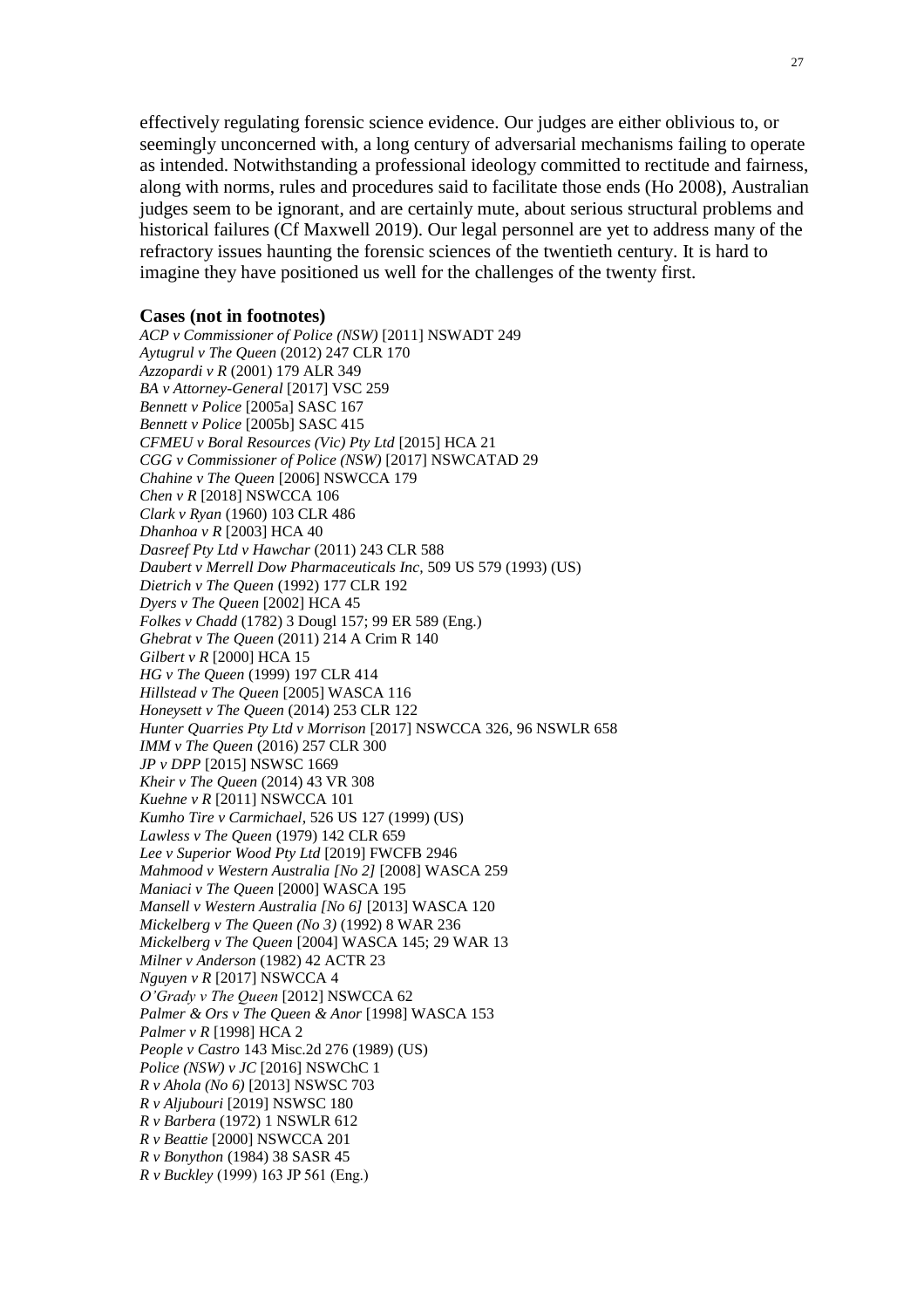*R v Cahill (No 4)* [2018] NSWSC 1896

*R v Carr* [1972] 1 NSWLR 608

*R v Elgueta* [1999] SASC 2

*R v Fennell* [2017] QCA 154

*R v Fitzgerald* [2005] SADC 118

*R v Gallagher* (2001) NSWSC 462

*R v JP* (Children's Court of New South Wales, Magistrate Mijovich, 2015)

*R v Karger* (200 l) SASR l

*R v Lucas* [1992] 2 VR 109

*R v MacKenzie* (1995) 82 A Crim R 473

*R v Mayfield* (1995) 63 SASR 576

*R v Meldrum and Borchert* [1995] VSC 109

*R v Moir* (1912) 12 SR (NSW) 111

*R v Ngo* [2001] NSWCCA 1021

*R v Pantoja* (1996) 88 A Crim R 554

*R v Qi* [2019] NSWCCA 73

*R v Robinson* [1999] NSWCCA 186

*R v Sarlija* [2005] ACTSC 120

*R v Sarlija* [2006] ACTCA 22

*R v Silverlock* [1894] 2 Q.B. 766 (Eng.)

*R v Skinner* (1994) 99 Cr App R 212 (Eng.)

*R v Tang* (2006) 65 NSWLR 681

*R v Tran* (1990) 50 A Crim R 233

*Ratten v The Queen* (1974) 131 CLR 510

*Re Pong Su (No 18)* [2005] VSC 58

*Rex v Parker* (14 May 1912) *The Argus Law Reports*, Vol. xviii.

*Sernack v McTavish* (1971) 15 FLR 381

*The Queen v Nguyen* (District Court of Qld, Indictment No 2612 of 2016, Pre-Trial Hearing, 1 March, 2018).

*Tran & Chang v The Queen* [2016] VSCA 79

*Tuite v The Queen* [2015] VSCA 148

*US v Llera Plaza,* 188 F. Supp. 2d 549 (E.D. Pa. 2002) (US)

*US v Mitchell,* [365 F.3d 215 \(3d Cir.](http://www.westlaw.com/Find/Default.wl?rs=dfa1.0&vr=2.0&DB=506&FindType=Y&ReferencePositionType=S&SerialNum=2004376299&ReferencePosition=235) 2004) (US)

*Watkins v The State of Victoria & Ors* [2010] VSCA 138

*Whelan v Police* [2005] SASC 205

*Wood v The Queen* (2012) 84 NSWLR 581

*Woolmington v DPP* (1935) AC 462 (Eng.) *Wright v WA* [2010] WASCA 199

*X7 v ACC* [2013] HCA 29

#### **Bibliography**

Aronson, Jay. 2007. *Genetic Witness: Science, Law, and Controversy in the Making of DNA Profiling*. New Brunswick, NJ: Rutgers University Press.

- Ashbaugh, David. 1999. *Quantitative-Qualitative Friction Ridge Analysis: An Introduction to Basic and Advanced Ridgeology*. Boca Raton, FL: CRC Press.
- Beavan, Colin. 2001: *Fingerprints: The Origins of Crime Detection and the Murder Case that Launched Forensic Science*. London: Hyperion.

Campbell, Anthony. 2011. *The Fingerprint Inquiry Report*. Edinburgh: APS Group Scotland.

Cole, Simon. 2001. *Suspect Identities: A History of Fingerprinting and Criminal Identification*. Cambridge, MA: Harvard University Press.

- Cole, Simon. 2005. "More than Zero: Accounting for Error in Latent Fingerprint Identification." *Journal of Criminal Law & Criminology* 95: 985.
- Cole, Simon. 2004. "Grandfathering Evidence: Fingerprint Admissibility Rulings From *Jennings to Llera Plaza* and Back Again." *American Criminal Law Review* 41: 1189.
- Cole, Simon. 2009. "Forensics without Uniqueness, Conclusions without Individualization: The New Epistemology of Forensic Identification." *Law, Probability & Risk* 8: 233
- Cole, Simon. 2011. "Splitting Hairs? Evaluating 'Split Testimony' as an Approach to the Problem of Forensic Expert Evidence." *Sydney Law Review* 33: 459.
- Dror, Itiel, David Charlton and Ailsa E Péron. 2006. "Contextual Information Renders Experts Vulnerable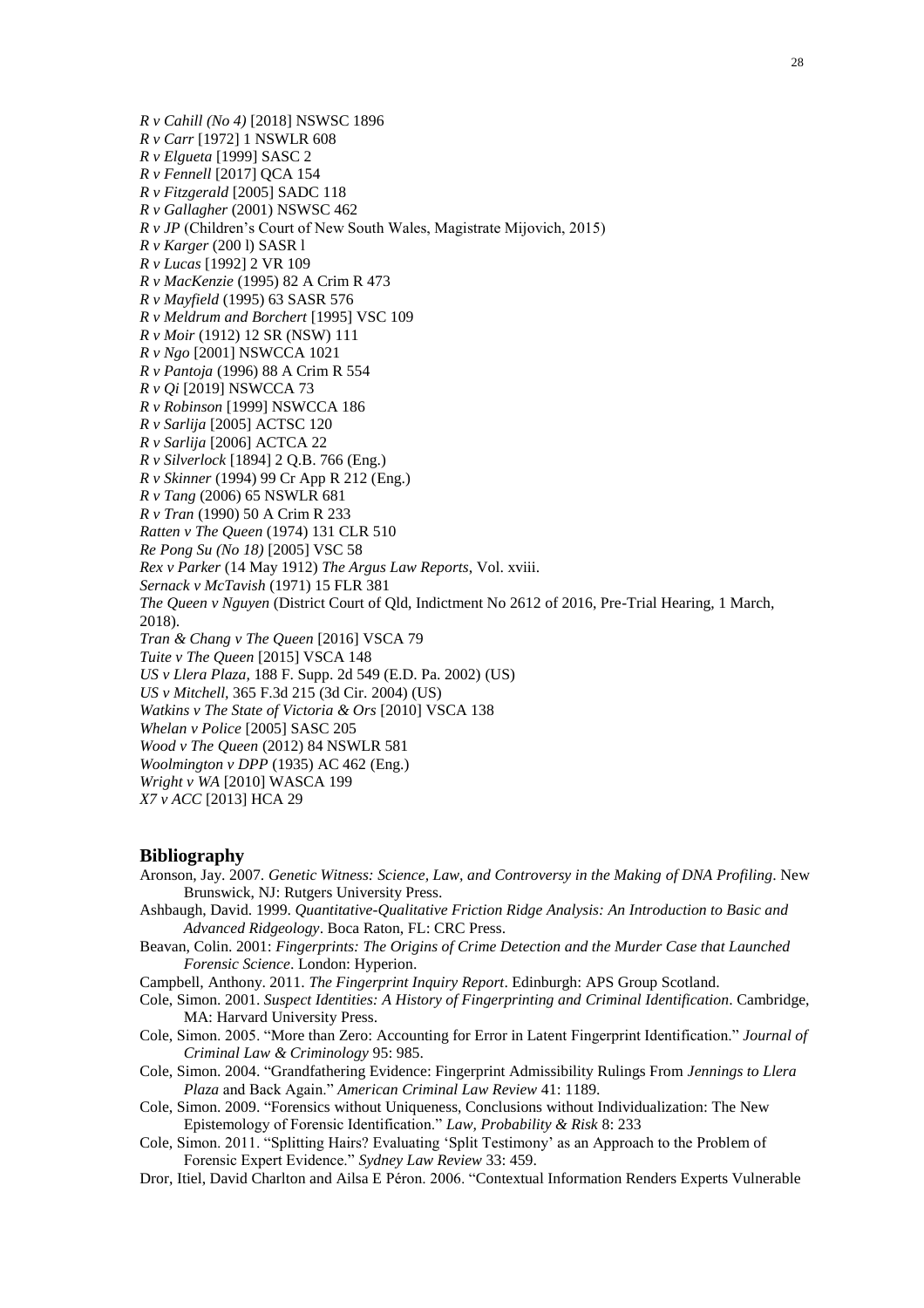to Making Erroneous Identifications." *Forensic Science International* 156: 74.

- Dror, Itiel, et al. 2015. "Context Management Toolbox: A Linear Sequential Unmasking (LSU) Approach for Minimizing Cognitive Bias in Forensic Decision Making." *Journal of Forensic Sciences* 60: 1111.
- Devlin, Patrick. 1979. *The Judge.* Oxford: Oxford University Press.
- Duff, A, L. Farmer, S. Marshall and V. Tadros eds. 2004. *The trial on trial*, 3 volumes. Oxford: Hart.
- Edmond, Gary. 2019a. "Latent science." *University of Queensland Law Journal* 38 (forthcoming)
- Edmond, Gary. 2019b. "Forensic science evidence, adversarial criminal proceedings and mainstream scientific 'advice'." In *Oxford Handbook of Criminal Process,* edited by D. Brown et al*.* New York: Oxford University Press.
- Edmond, Gary, Emma Cunliffe, Kristy Martire and Mehera San Roque. 2019. "Forensic science and the limits of cross-examination." *Melbourne University Law Review* 42 (advance).
- Edmond, Gary. 2017. "Icarus and the Evidence Act: Section 137, probative value and taking forensic science evidence 'at its highest'." *Melbourne University Law Review* 41: 106-154.
- Edmond, Gary, Kristy Martire and Mehera San Roque. 2017. "Expert reports in the forensic Sciences." *UNSW Law Journal* 40: 590.
- Edmond, Gary and Kristy Martire. 2017a. "Knowing experts? Section 79, forensic science evidence and the limits of 'training, study or experience." In *Critical Perspectives on the Uniform Evidence Law*, edited by A. Roberts and J. Gans, pp. 80-98. Sydney: Federation Press.
- Edmond, Gary and Kristy Martire. 2017b. "Antipodean forensics: A comment on ANZFSS's response to PCAST." *Australian Journal of Forensic Sciences* 49:140-151.
- Edmond, Gary, David Hamer and Emma Cunliffe. 2016. "A little ignorance is a dangerous thing: Engaging with exogenous knowledge not adduced by the parties." *Griffith Law Review* 25: 383-413.
- Edmond, Gary. 2015a. "Forensic science evidence and the conditions for rational (jury)

evaluation." *Melbourne University Law Review* 39: 75-123.

Edmond, Gary. 2015b. "A Closer Look at *Honeysett*: Enhancing our Forensic Science and Medicine Jurisprudence." *Flinders Law Journal 17*(2): 287-329.

- Edmond, Gary. 2015c. "What lawyers should know about the forensic 'sciences'?" *Adelaide Law Review*  36: 33-100.
- Edmond, G. et al. 2014a. "How to Cross-Examine Forensic Scientists: A Guide for Lawyers." *Australian Bar Review* 39: 174.
- Edmond, G., Jason Tangen, Rachel Searston, and Itiel Dror. 2014b. "Contextual bias and crosscontamination in the forensic sciences: The implications for investigations, plea bargains, trials and appeals." *Law, Probability & Risk 14*(1): 1-25.
- Edmond, Gary and Mehera San Roque. 2012. ["The Cool Crucible: Forensic Science and the Frailty of the](http://www.law.unsw.edu.au/sites/law.unsw.edu.au/files/docs/posts/cool_crucible.pdf)  [Criminal Trial.](http://www.law.unsw.edu.au/sites/law.unsw.edu.au/files/docs/posts/cool_crucible.pdf)" *Current Issues in Criminal Justice* 24: 51.
- Edmond, Gary and Mehera San Roque. 2012. "Quasi-Justice: Ad hoc experts and identification evidence." *Criminal Law Journal* 32: 8-33.
- Evett, Ian and Robin Williams. 1996. "Review of the Sixteen Points Fingerprint Standard in England and Wales." *Journal of Forensic Identification* 46: 49
- Faigman, David, Jonathan Monahan and Christopher Slobogin. 2014. "Group to Individual (G2i) Inference in Scientific Expert Testimony." *University Chicago Law Review* 81: 417.
- Forensic Science Regulator. 2019. *Guidance: Validation: Friction Ridge Detail (Fingerprint) Search Algorithm* (Home Office, FSR-G-230).
- Forensic Science Regulator. 2017. *Codes of Practice and Conduct: Fingerprint Comparison* (Home Office, FSR-C-128).
- Fraser, Helen. (2019). "Enhancing' forensic audio: what if all that really gets enhanced is the credibility of a misleading transcript?" *Australian Journal of Forensic Science* (forthcoming).
- Gans, Jeremy. 2011. "A Tale of Two High Court Forensic Cases." *Sydney Law Review* 33: 515
- Haber, Lyn and Ralph Haber. 2008. "Scientific validation of fingerprint evidence under *Daubert*." *Law, Probability & Risk* 7: 87–109.
- Hamer, David. 2017. "The Unstable Province of Jury Fact-Finding: Evidence Exclusion, Probative Value and Judicial Restraint after *IMM v The Queen*." *Melbourne University Law Review* 41: 689.
- Hamer, David. 2013. "Expected Frequencies, Exclusion Percentages and 'Mathematical Equivalence': the Probative Value of DNA Evidence in *Aytugrul v The Queen*." *Australian Journal of Forensic Sciences* 45(3): 271-283.
- Hand, Learned. 1901. "Historical and practical considerations regarding expert testimony." *Harvard Law Review* 15: 40-58.
- Harris, David. 2012. *Failed Evidence: Why Law Enforcement Resists Science*. New York: New York University Press.